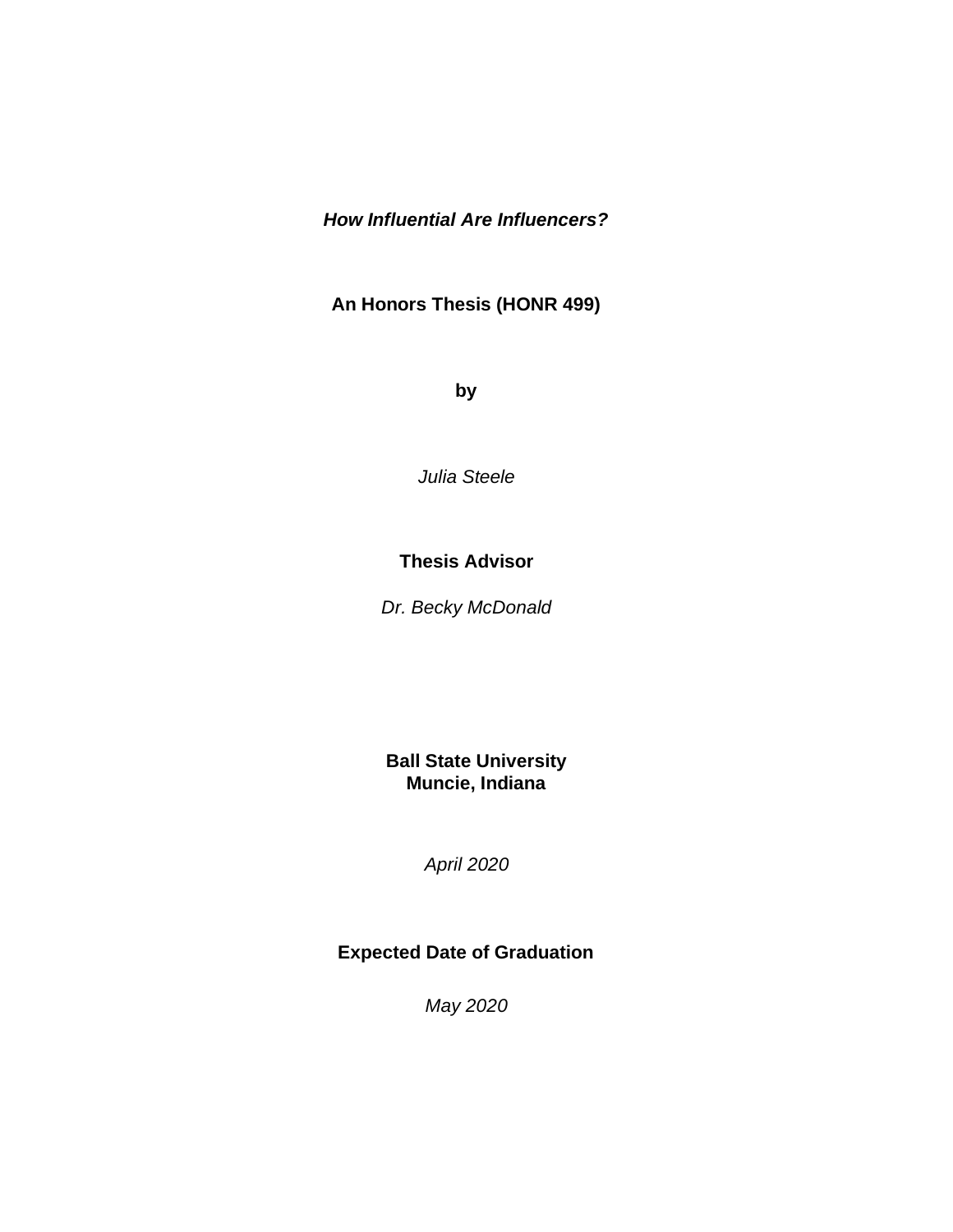#### **Abstract**

A specific marketing strategy known as influencer marketing is a relatively new concept in the realm of social media and has seen a surge in popularity. The purpose of this study is to investigate this new form of marketing in order to discover what the value of influencer marketing is as told from the perspective of influencers and those who work with/hire them. A better sense of the value that influencers provide can be found by learning more about what tactics influencers use, what they can offer brands, and the results of their efforts. By looking into what factors influence the success of influencer marketing and whether or not influencers increase brand awareness and sales, companies can get a better idea as to whether or not they should invest in this new marketing strategy.

#### **Acknowledgments**

I would like to thank Dr. Becky McDonald for guiding me through this entire process. I appreciate all of the time she dedicated to mentoring and teaching me through this project. I have benefitted from all of her support, revisions, and advice that I have received along theway.

I would also like to thank my parents for encouraging me throughout my time in the Honors College. They have helped me realize my abilities and gain the confidence needed to take on this project, which has been the biggest task of my college career.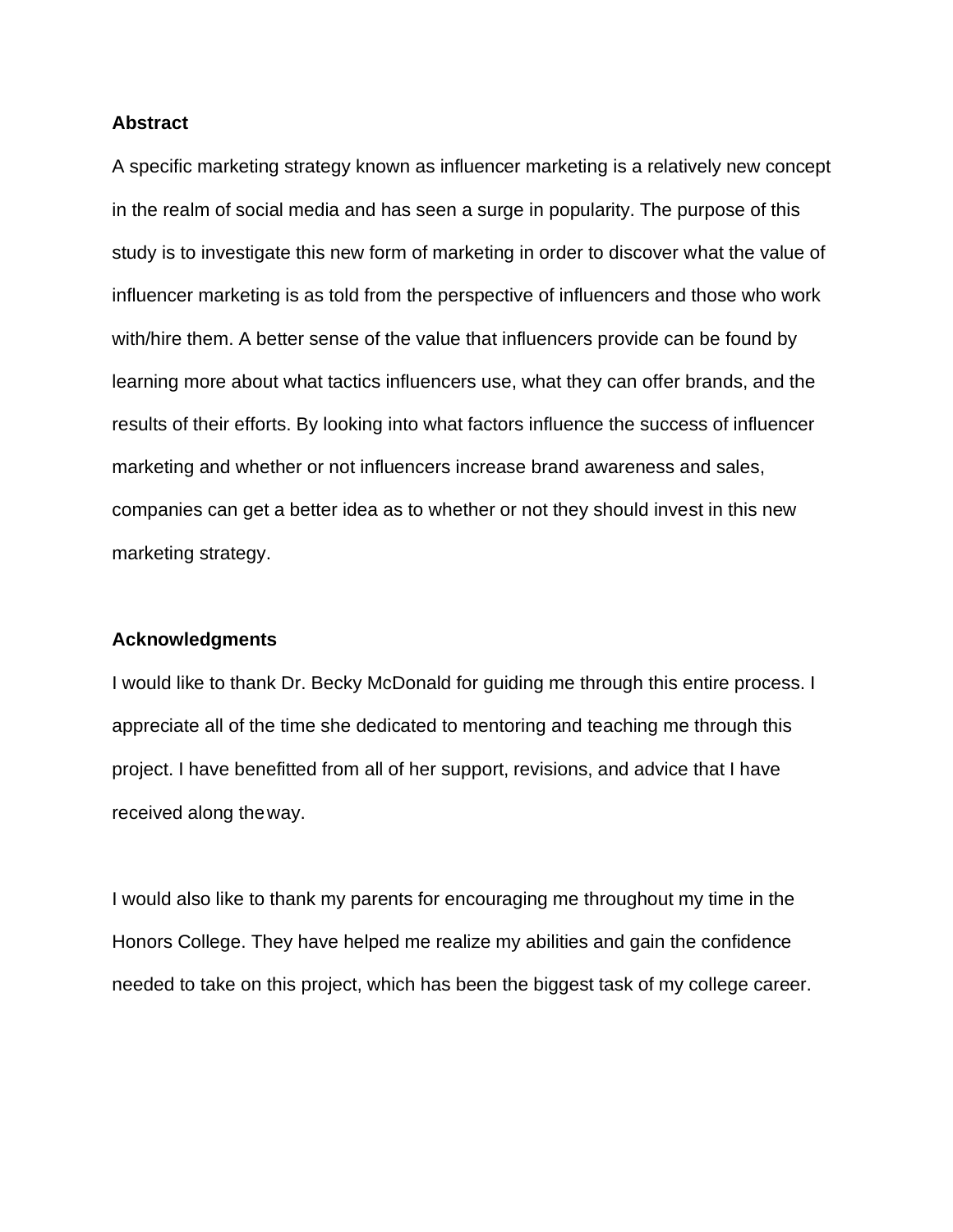#### **Process Analysis Statement**

Research for this project has been ongoing throughout my studies of public relations as influencers are used for public relations tactics and marketing strategies. However, the research for this specific project began when I learned in one of my media analytics classes that an influencer with two million followers was unable to sell 36 shirts. That made me wonder for the first time whether or not influencers should be used so heavily in public relations/marketing. I began reading articles and getting more interested in the idea that influencers might not produce the results that I always assumed they did.

I decided to meet with Dr. McDonald, who taught many of my public relations courses and is an expert in the industry. I knew she could help me narrow my ideas and apply it to the discipline well. Originally, I wanted to focus on influencers' ROI (return of investment) by looking into analytics from influencer campaigns. However, because that is proprietary information, I knew I needed a new angle. I realized that by going directly to the source by talking to influencers, I could get a unique perspective of influencers' value. I decided to also interview a couple of people who work with/hire influencers to supplement the information I got from influencers. By doing so, I could learn more about why brands hire influencers and what results they get. This would help me understand that value influencers provide for brands even more.

I knew I needed to review academic literature about influencers before I could decide what questions to ask. By doing a literature review, I was able to get more background knowledge and write informed questions for influencers and those who hire/work with them. I conducted the interviews by reaching out to the participants via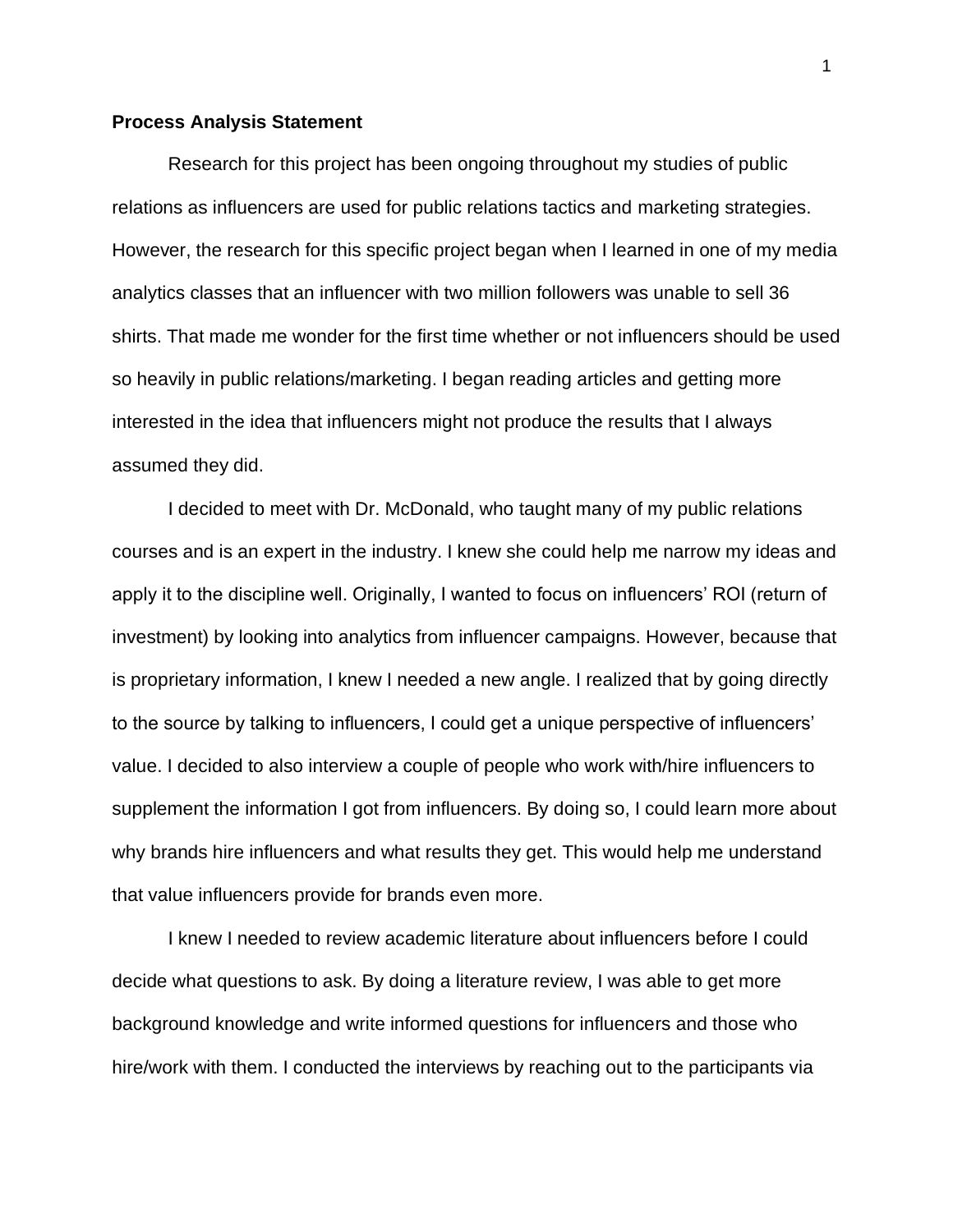social media. I found all of the influencers on Instagram. I began noticing themes in the participants answers. After I completed the interviews, I listened to and analyzed the interviews while collecting quotes from every participant for every question. I included quotes that stood out in the thesis and recorded when multiple participants gave the same answers. From there, I was able to look through my results and pinpoint what I learned from the process and what the key takeaways are.

Through this project, I learned that I am more capable than I knew and that I can tackle big tasks that seem daunting. I was surprised by how much relevant, new information I was able to obtain from my research. I discovered far more about influencer marketing than I anticipated; my research didn't only answer the question about influencers' value. I learned that I have a fairly methodical way of learning. I went through each interview and compiled all of the responses in order to find the most common answers. The whole process was very detail-oriented and required a lot of attention. I now feel confident in my ability to conduct independent research and find meaningful results. I believe this skill, as well as the insights gleamed from this study, will be an asset to my future career. The thesis means that I will be able to know how to best employ a public relations tactic that is becoming more and more used in marketing.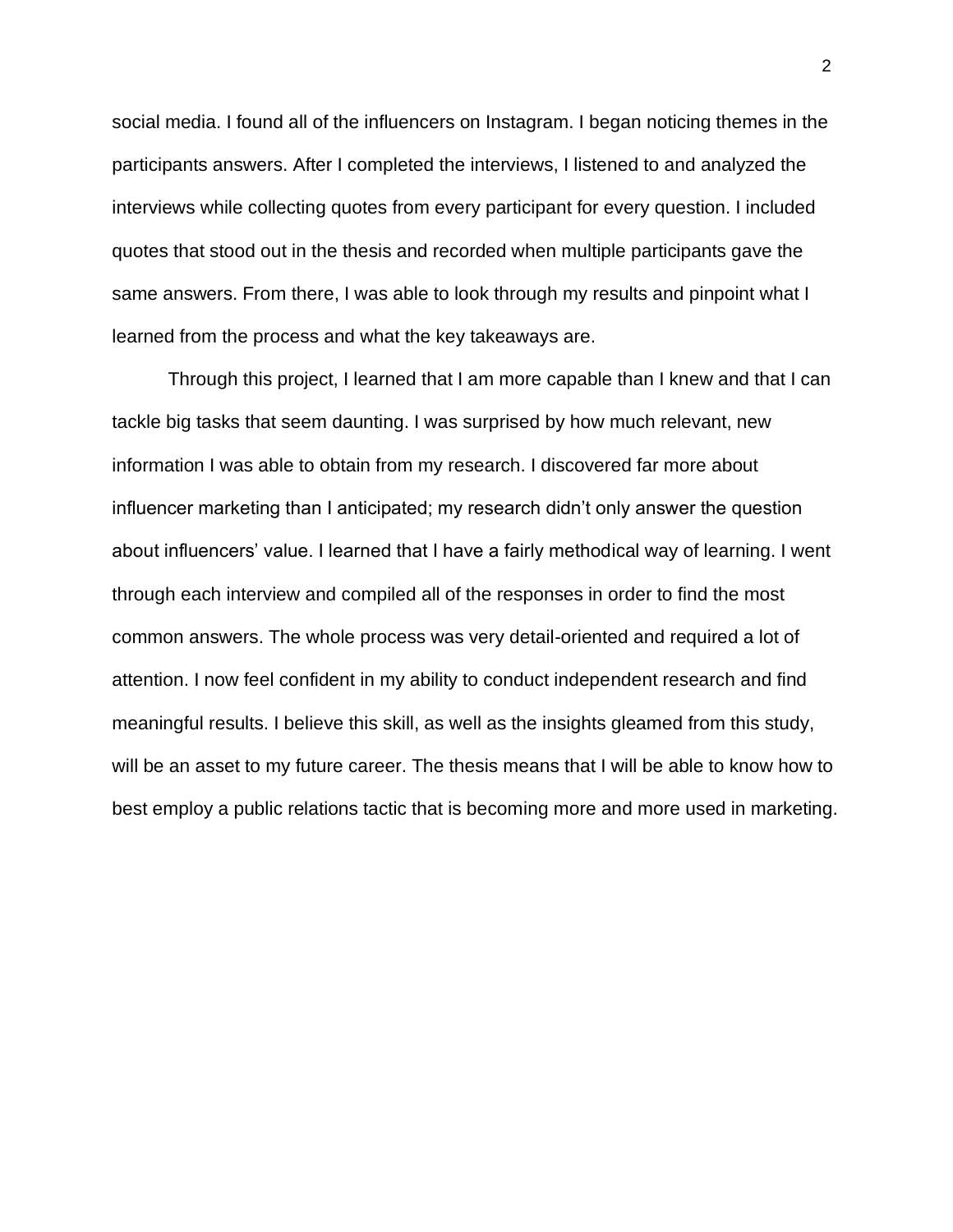#### **Introduction**

Influencer marketing over social media and blogs hasn't been around for long. It wasn't until 2017 that the FTC (Federal Trade Commission) provided guidelines for online influencers so that they properly disclosed their relationship with the companies they promote (Fair, 2017). As a result, hashtags such as #ad and #sponsored started appearing all over social media. The first record of a modern influencer occurred in 2007 and was defined as "people who carry authority in social media" (Vangelov, 2019). The first use of a modern influencer began with the use of Santa Claus being used in Coca-Cola's ads. The result was using Santa's "influence and values to connect to [an] audience in a way that hadn't been done before," (Carlier, 2018). This campaign allowed the marketing work to realize the "power of people," (Carlier, 2018). Influencer marketing is a strategy that "connects online personas with brands or services that target audiences trust and engage with regularly" (Childers et al, 2019). For the purpose of this study, an influencer is someone who is getting paid or receiving incentives from a brand or company to endorse a product or service over social media posts and/or blog posts.

Because influencer marketing over social media is relatively new, it can be hard to know whether or not it is a good marketing strategy. In fact, sometimes it has been proven not to be a good strategy. The basis of this study was created based on a case study of an influencer named Arii who has over two million followers yet couldn't sell thirty-six shirts (Pearl, 2019). As a result of cases like this, the research question this study explores is: what is the value of influencer marketing and what factors determine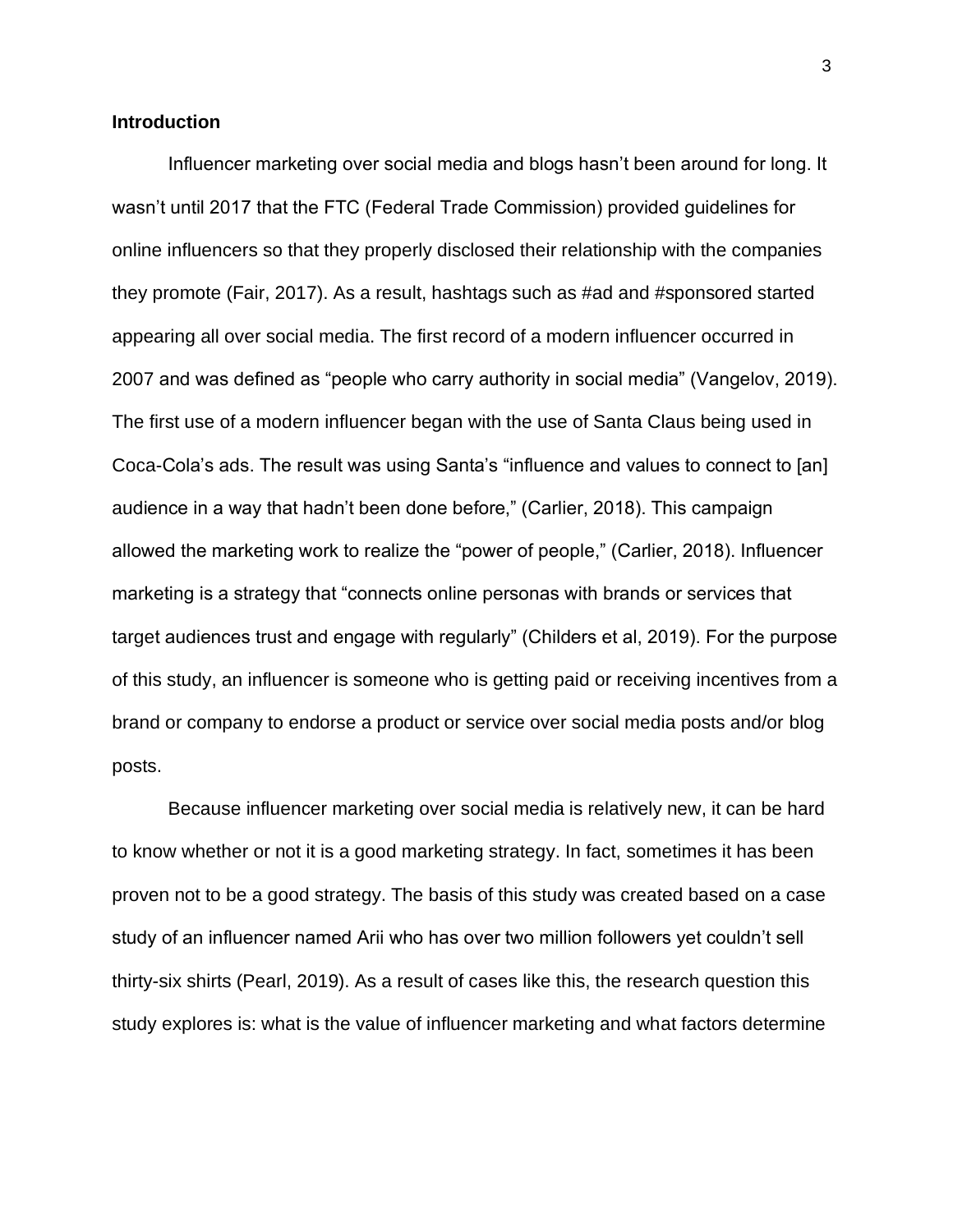influencers' success? The value of influencer marketing will be determined by the perception of influencers and those who hire/work with them.

One way to explore this question is to go directly to the source: influencers. This study will focus exclusively on influencers who have had paid experience promoting beauty products and will be college students in their 20s. In-depth interviews with influencers will be done to find out how they perceive the value of their work based on their experience and their evaluation of their own success as an influencer. To supplement this, in-depth interviews with those who work with and/or hire influencers will be done to get insight from their experience with and evaluation of the success of influencer marketing.

While not a criterion, most of the influencers interviewed are not full-time influencers. Influencers with these characteristics are typically referred to as microinfluencers. Micro-influencers typically have a range of 1,000 to 10,000 social media followers and are used by brands to get exposure within "niche" audiences (Bernazzani, 2019). However, micro-influencers are those who have any amount of followers below 100,000 (McCulloch, 2018). Micro-influencers are trusted and known within a specific "area of interest" and generate plenty of engagement (Bernazzani, 2019). They are essentially opinion leaders to their specific audience of followers. While this study isn't exclusively limited to micro-influencers, it is an important distinction in the realm of influencer marketing. Because of the design and criteria that the influencer participants must meet, it is likely that many will be micro-influencers.

Beauty products were among the first category of goods to use modern influencers and began with YouTube (Carlier, 2018). YouTubers with large followings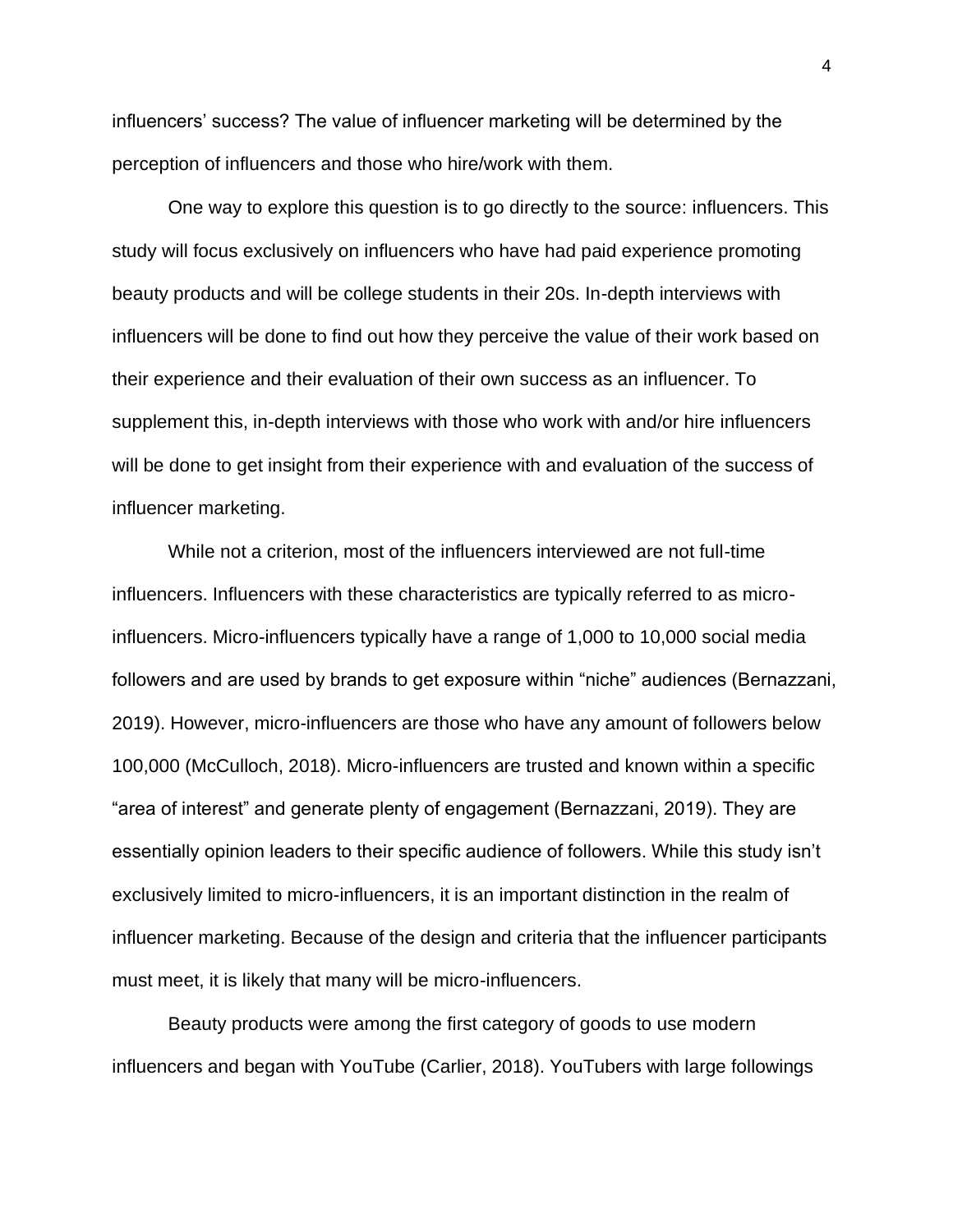were used for product reviews and tutorials. This laid the foundation for what we know as influencer marketing today. Two major beauty brands that relied on influencer marketing to generate popularity and status were Anastasia Beverly Hills and Colourpop (Carlier, 2018). Of the top 100 most popular beauty brands, 66% mention other users (influencers) compared to 49% of top fashion brands (McCulloch, 2018). This means that the beauty industry uses influencers at an extremely high rate, which is why beauty influencers are the focus of this study. Other types of influencers include, but are not limited to: fashion, lifestyle, fitness, and travel.

#### *Why is influencer marketing so popular?*

About "75% of marketers" use influencer marketing because "consumers are increasingly relying on peer-to-peer communications" (Hughes et al, 2019). The Internet has given everyone more ability to communicate with a larger audience. As such, people are relying on those they trust, or opinion leaders, to tell them what products they should be using. Marketers have capitalized on influencers because they are able to spread product recommendations to their own, usually large, audiences andgenerate "word of mouth" advertising (Hughes et al, 2019).

Influencer marketing has become a viable and popular marketing strategy because of the continual rise of social media. With two billion social network users, which includes 90% of millennials, our world is more connected than ever (Woods, 2016). Inevitably, what we consume influences us in some capacity. In fact, 74% of consumers look to social media to inform their purchasing decisions (Woods, 2016). As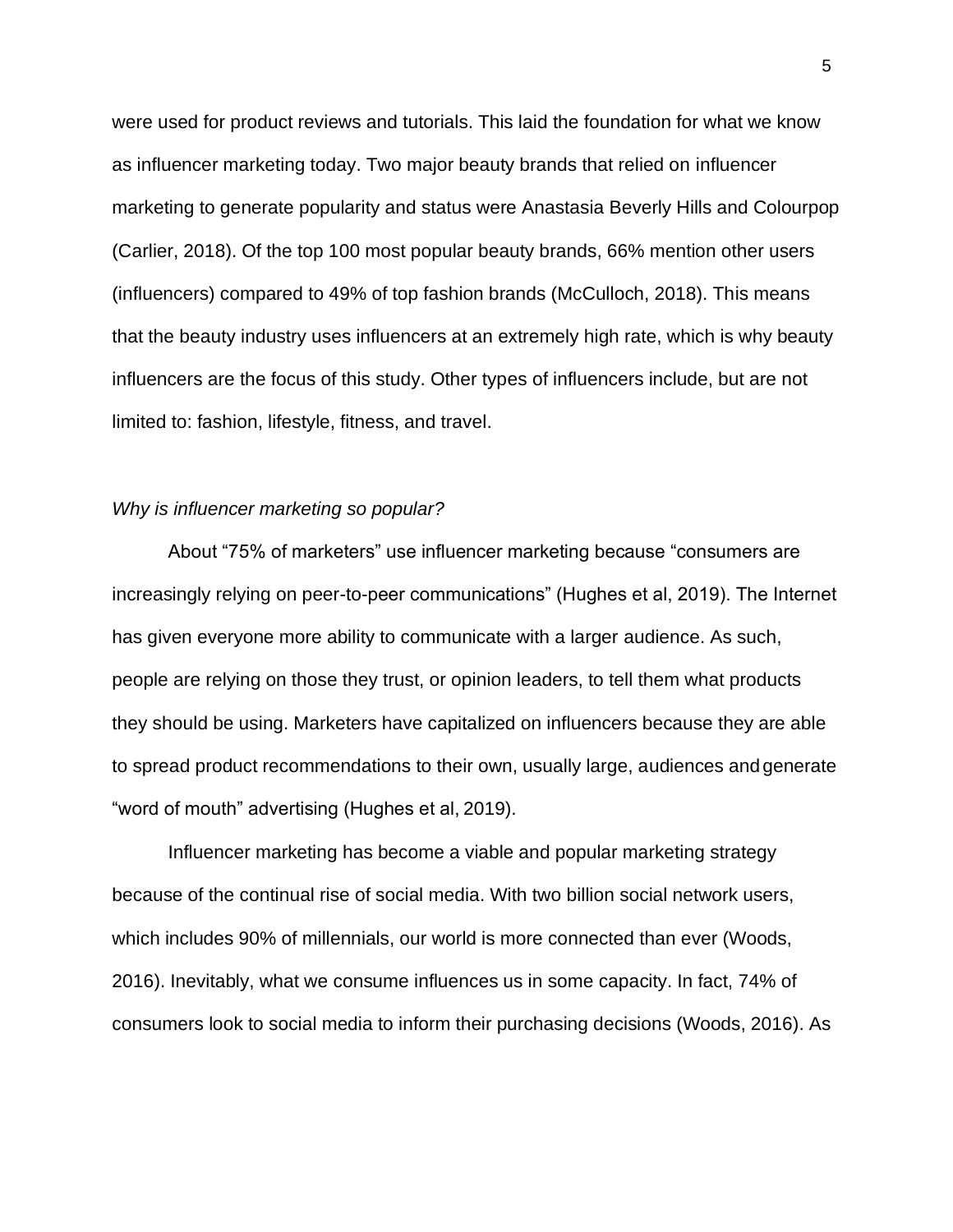more people are turning to influencers for recommendations on social media, it makes sense that marketers would tap into this phenomenon as a viable strategy.

Micro-influencers allow marketers to have access to the "specific audiences" and "niche industr[ies]" of micro-influencers, of which they have "power" over (McCulloch, 2018). When influencers have an engaged audience, their recommendations are taken to heart by followers. Influencers are able to endorse products in a way that comes across as word-of-mouth while sounding more like a friend than a sponsored ad. This is because they are trusted almost as much as a friend (Swant, 2016). This is seen as desirable to marketers and advertisers because influencers can give a more "genuine endorsement" than any advertisement could (Woods, 2016). Influencers' appeal comes from their ability to generate relationships and trust with their engaged community of followers. However, with the new rules by the FTC, influencers now have to disclose partnerships, which could lead to their posts coming off more like an advertisement than they did previously.

When influencers disclose sponsorship, advertisements, or incentives in social media posts, which they are now required to do, the electronic word-of-mouth (eWOM) and intentions to purchase products or services lower for the users that view the message (International Communication Association, 2018). This is potentially one reason why influencers are sometimes unable to increase purchases of the products they are promoting. However, despite this, marketers use influencers in part because their sponsored social media posts don't look like traditional advertisements. Consumers have grown accustomed to "conspicuous product placements" that traditional ads provide, which is why marketers have turned to marketing tactics such as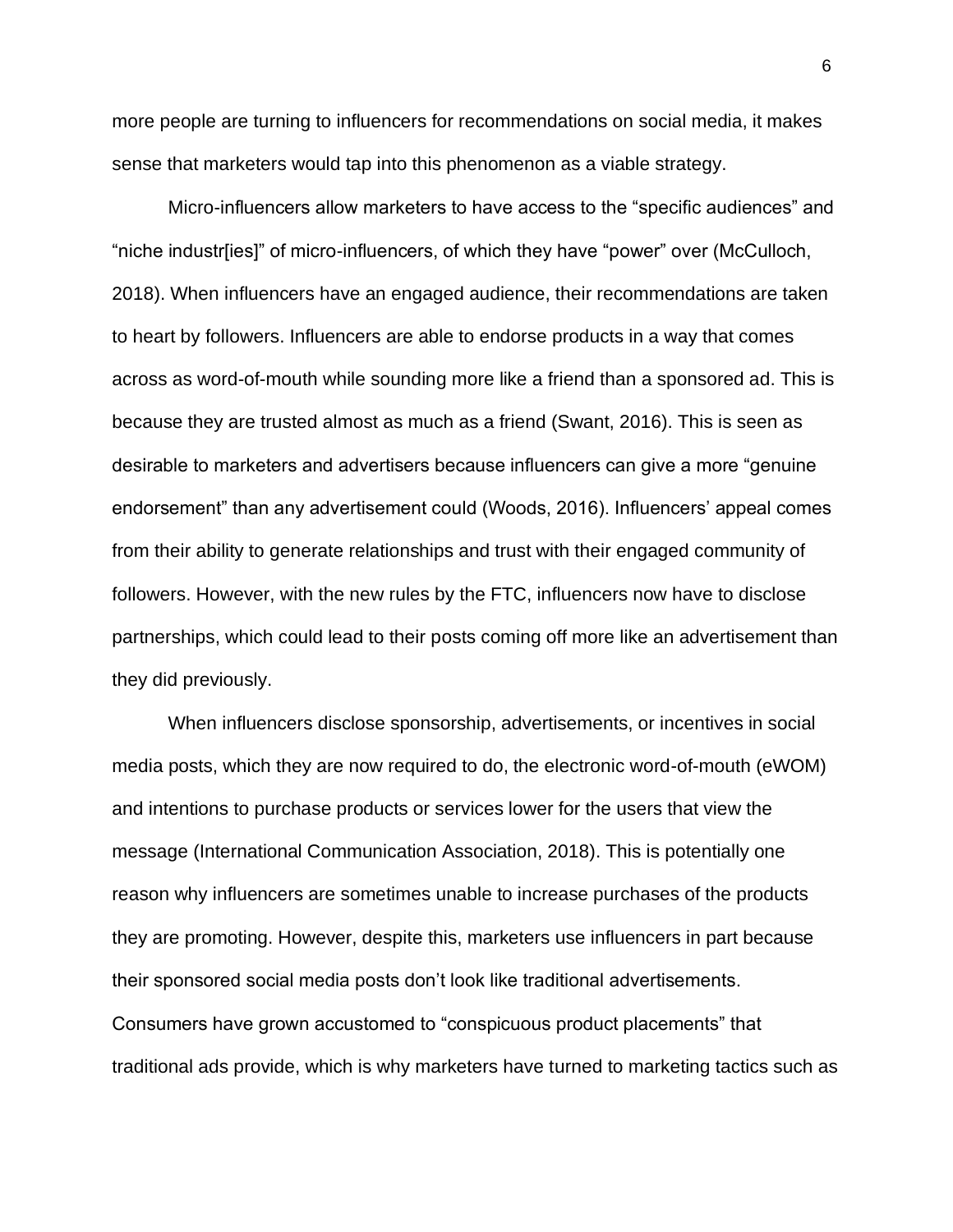influencers and native advertisements, which are ads that are disguised as actual content. Influencer marketing provides a new way to actually reach a brand's target audience and "generat[e] increased engagement," (International Communication Association, 2018). Part of the reason influencer marketing is so popular is because their posts don't always look like traditional advertisements. As a result, these sponsored posts seem more natural and genuine, which allow them to resonate more with audiences and drive engagement.

Despite its popularity among marketers, influencer marketing isn't always successful. This becomes obvious when you look at cases like Arii's, who couldn't sell thirty-six shirts despite her millions of followers. It becomes clear that vanity metrics alone, like the number of followers an influencer has, doesn't automatically translate to a successful campaign. And Arii isn't alone. Influencers who use Facebook average an engagement rate of ".37%" for every post; on Twitter, that number decreases to ".05%" (Hughes et al, 2019). So, it is important to establish what factors differentiate successful influencer campaigns from unsuccessful campaigns.

#### *What makes influencers successful?*

There are many factors that go into an influencer's campaign, which includes the personality and characteristics of the influencer (what is usually referred to as their "brand"), what they post, where they post it and their goals. When influencers refer to their brand, they are utilizing personal branding. Personal branding "is a planned process in which people make efforts to market themselves" and is very common on social media (Khedher, 2014). Different influencer campaigns have different goals,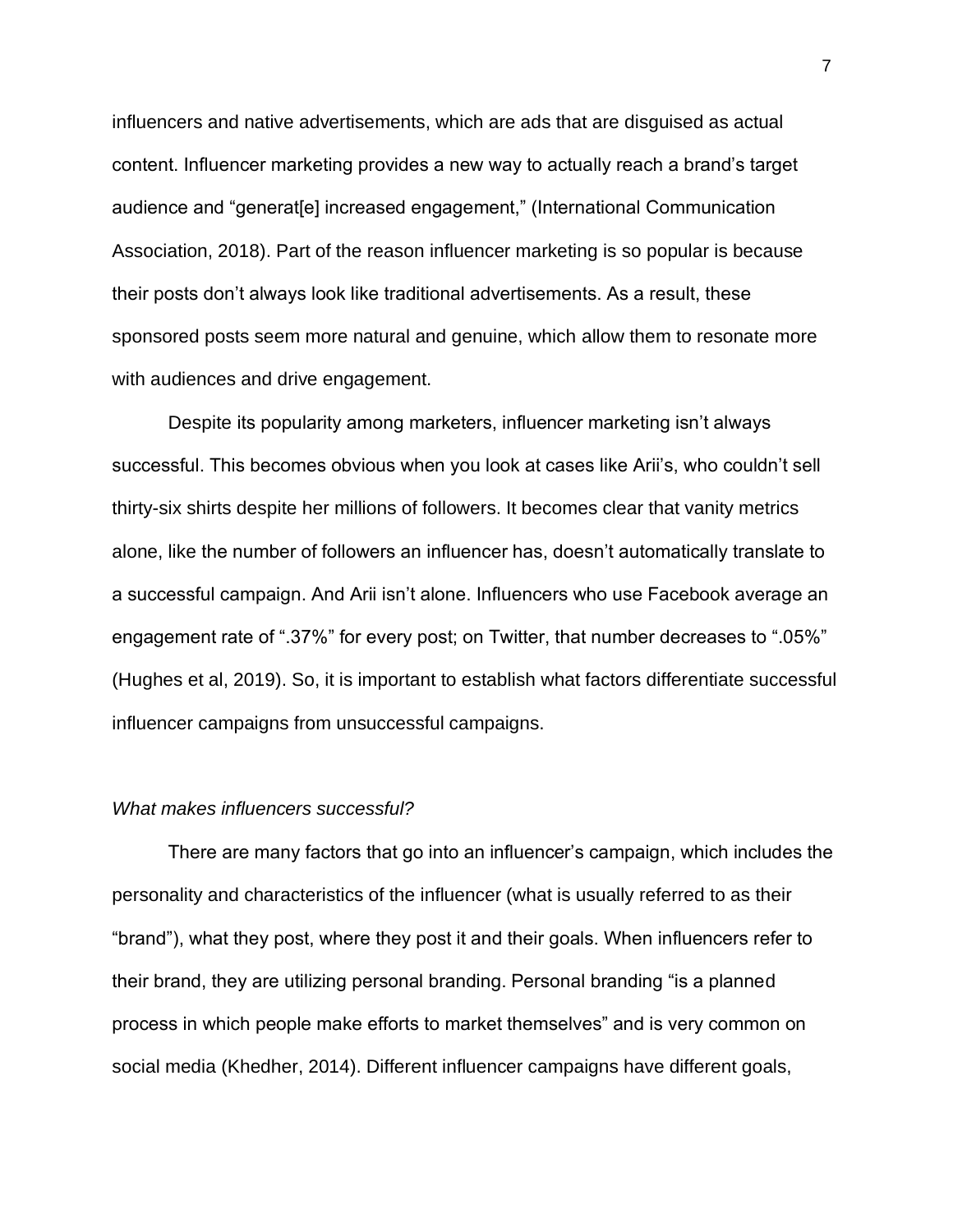which can be to increase awareness of a product or service or to increase trial/use. The first key variable is the platform the influencer uses. When a blogger knows more about a subject and is considered an expert or opinion leader, they are "more effective when the advertising intent is to raise awareness versus increase trial" (Hughes et al, 2019). According to Hughes, users are more involved on blogs because they only get information from those they follow.

However, expertise "fails to drive engagement" for sponsored posts on Facebook. When it comes to Facebook, posts with a lot of "hedonic content are more effective" when the goal of the campaign is to "increase trial versus raise awareness" (Hughes et al, 2019). Clearly, platform and influencer characteristics matter depending on what your campaign goal is. According to Hughes, Facebook users are less involved because they see information from more people than just who they follow. They see content from those who share or repost on their timeline as well.

The key strategy for beauty brands using influencer marketing is to establish a target audience and goals. It's important to monitor those goals through measurement such as analytics tools and social media insights. How you use influencers depends on what goals you have. If your goal is to increase purchases, use a small amount of "highquality, long-term influencer relationships that are conversion heavy" (Carlier, 2018). But, according to Carlier, if you want to increase brand awareness, it is more beneficial to use more micro-influencers of average quality.

The success of an influencer campaign also depends on choosing the right influencers for the brand and selecting the right platform based on the product category. The characteristics that are most important for influencer selection includes "location,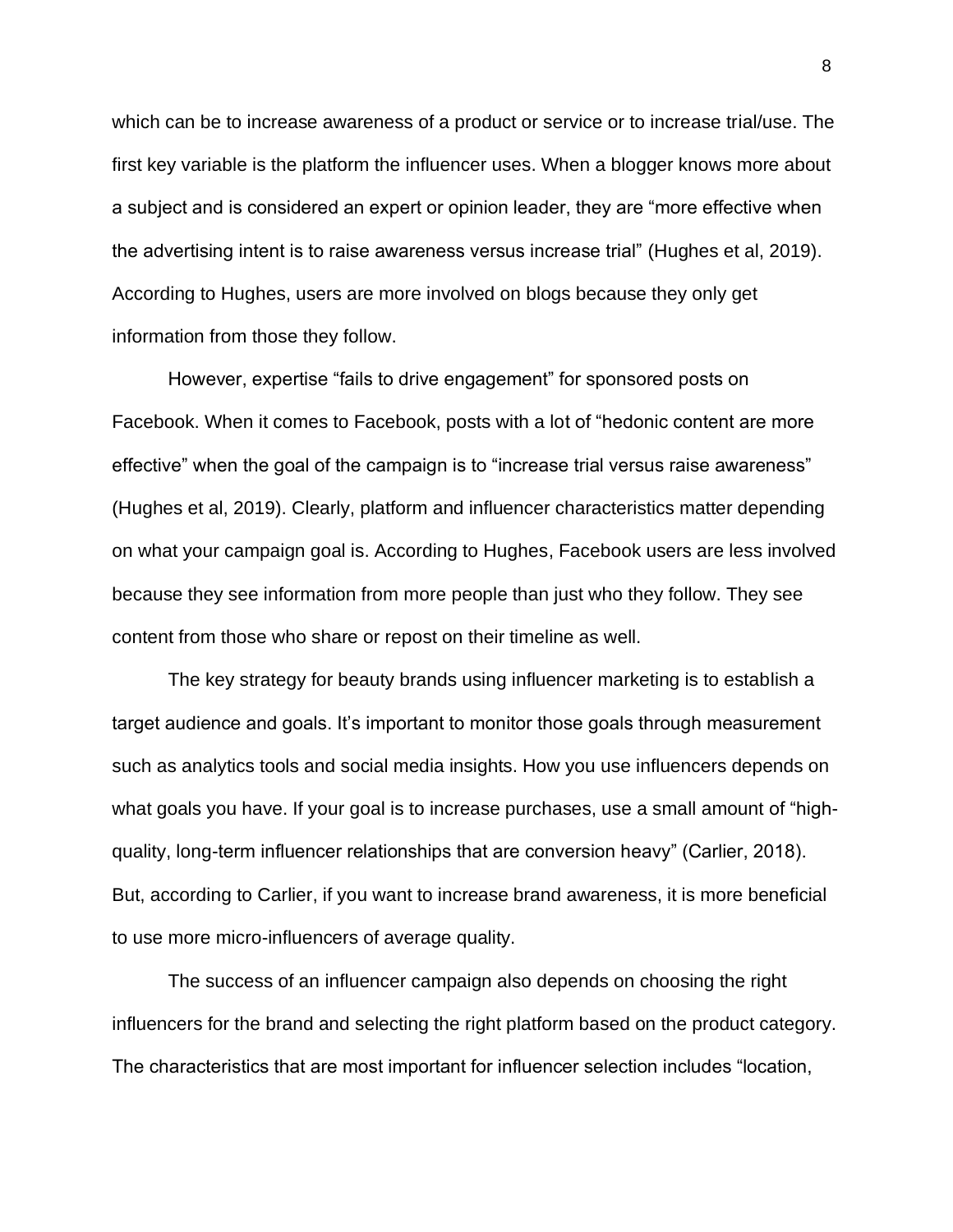compatibility with your brand, previous work quality, audience size, and the type of audience the influencer reaches" (Carlier, 2018). The platform used depends on the type of product category or service being promoted. In the case of beauty products, according to Carlier, Instagram, YouTube, and blogs are the platforms that beauty influencers use and where consumers look for recommendations or reviews.

In marketing, there are four different types of media. There's paid, earned, owned, and shared. Paid media is exposure that the brand pays for or incentivizes, such as social media ads, "sponsored content and email marketing," (Dietrich, 2020). Earned media is publicity that is given by choice by the media, usually as a result of tactics such as media relations. Shared media comes from social media and is usergenerated. Owned media is created and controlled by the organization, such as a company website or blog. Paid and shared media is generally used for gaining consumers' attention and awareness, yet typically isn't the best way to drive purchases as well as earned and owned media (Thabit, 2015). When influencers are getting paid or are getting free products to share things on social media, they are acting as paid and shared media sources. Therefore, it makes sense that they would be used more for driving awareness than purchases.

Influencer marketing can also be considered earned media, which comes across as being more genuine because coverage was given by choice. Influencer marketing can be considered earned media because it utilizes word-of-mouth (WOM) and because influencers have "control over the ultimate message of the advertisement" (Hughes et al, 2019). While the WOM isn't "organically generated" because this WOM is paid, these factors still allow influencer marketing to be considered earned (Hughes et al, 2019).As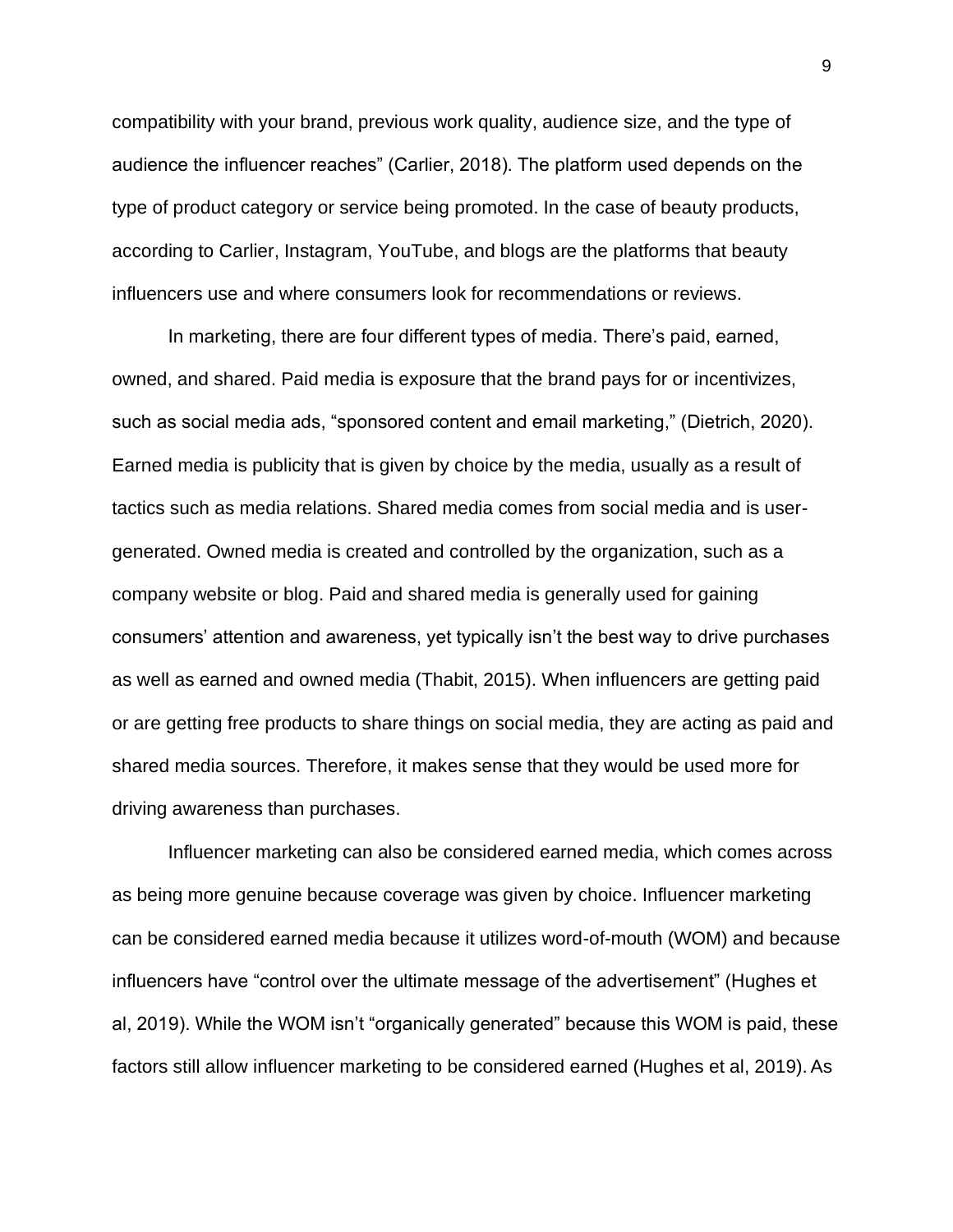a result, influencer marketing encompasses many types of media, which makes it unique and attractive to marketers.

#### **Methodology**

The perspective of influencers and those who hire/work with them will give more information into the value of influencer marketing. Participants (influencers and those who hire/work with them) will be recruited via social media, email, and the internet in general. Virtual in-depth interviews will be conducted either over the phone, Skype, or Instagram's audio call feature with participants. In total, there will be ten respondents. Influencers will be interviewed in order to get a better idea of how they view the value they provide to their employers. The perspective of those who hire/work with influencers will be used to get informed opinions on the value of influencer marketing based on their personal experience with influencers and the results they get from them. The interviews last anywhere from 15 to 30 minutes depending on the length of the responses received. I will be looking for anecdotes during these interviews to see if influencers' posts on social media drive either purchases or an increase of awareness for the companies they are promoting.

Consent forms were sent via email to all participants before the virtual interview took place. At the beginning of every interview, the participant was asked if they had reviewed the consent form. If they had, they were asked to verbally give consent to the interview by either saying "yes, I consent" or "no, I don't consent."

The following questions were asked of influencers:

1. How did you become an influencer?

10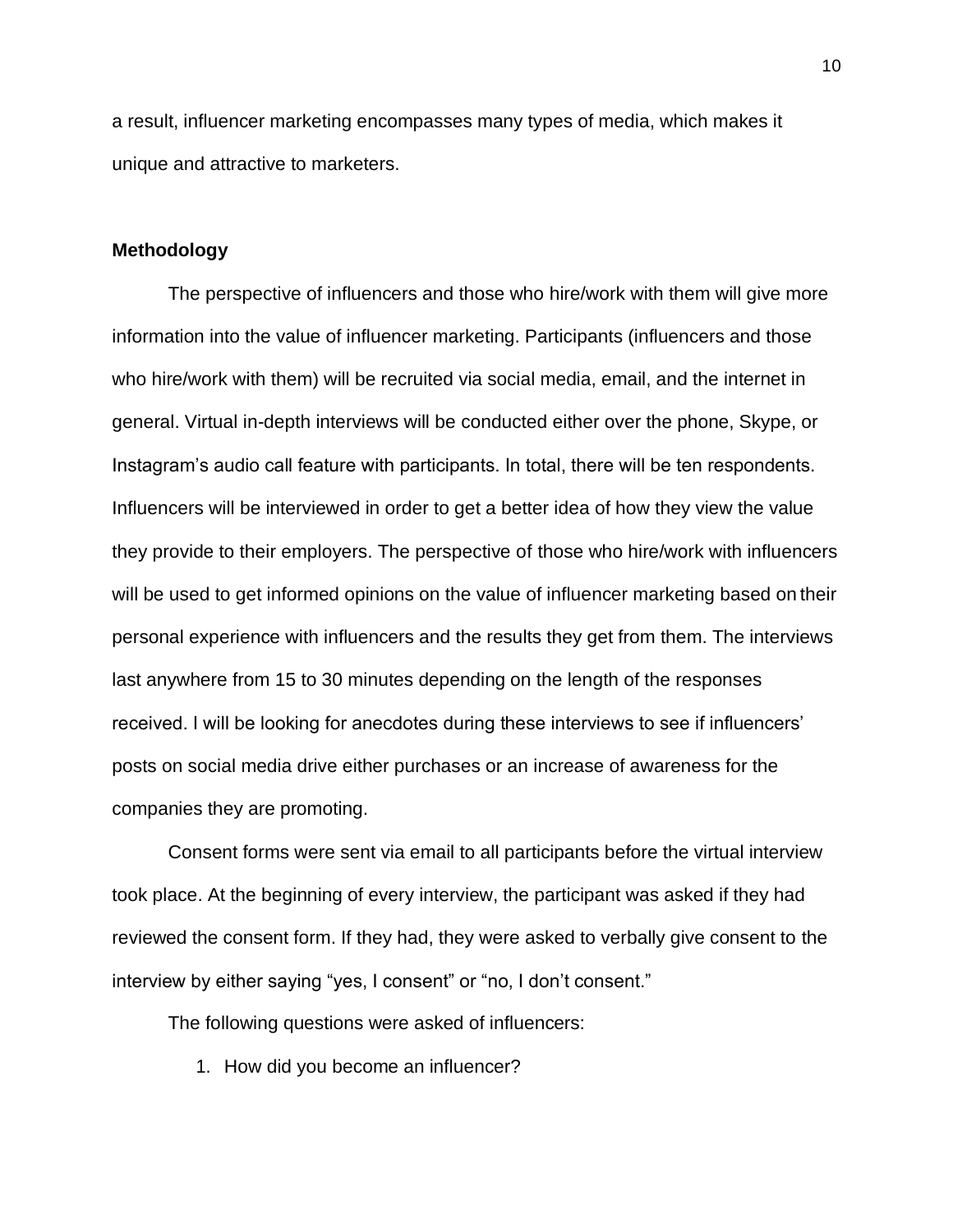- 2. What is your interaction with the product you are promoting typically like?
- 3. What are the rules from your employer that you have to follow with your posts?
- 4. Do you get any guidance from your employer or do you come up with messaging yourself?
- 5. What do you receive for your posts? Money or free product?
- 6. What is the goal of your posts specifically? Is it awareness or purchase/trial driven?
- 7. Do you reach these goals? If so, how often? Do you measure your results?
- 8. What factors allow you to be more or less successful in reaching your goals?
- 9. Do you use any marketing/advertising/communication strategies when you create your content?
- 10. Do you think you provide a meaningful return on investment/value for your employer?

The following questions were asked of those who work with and/or hire

influencers:

- 1. What do you think about influencers in general?
- 2. Why do you think they're so popular?
- 3. Have you ever used an influencer? If so, for what and on what medium?
- 4. Was the influencer/campaign successful?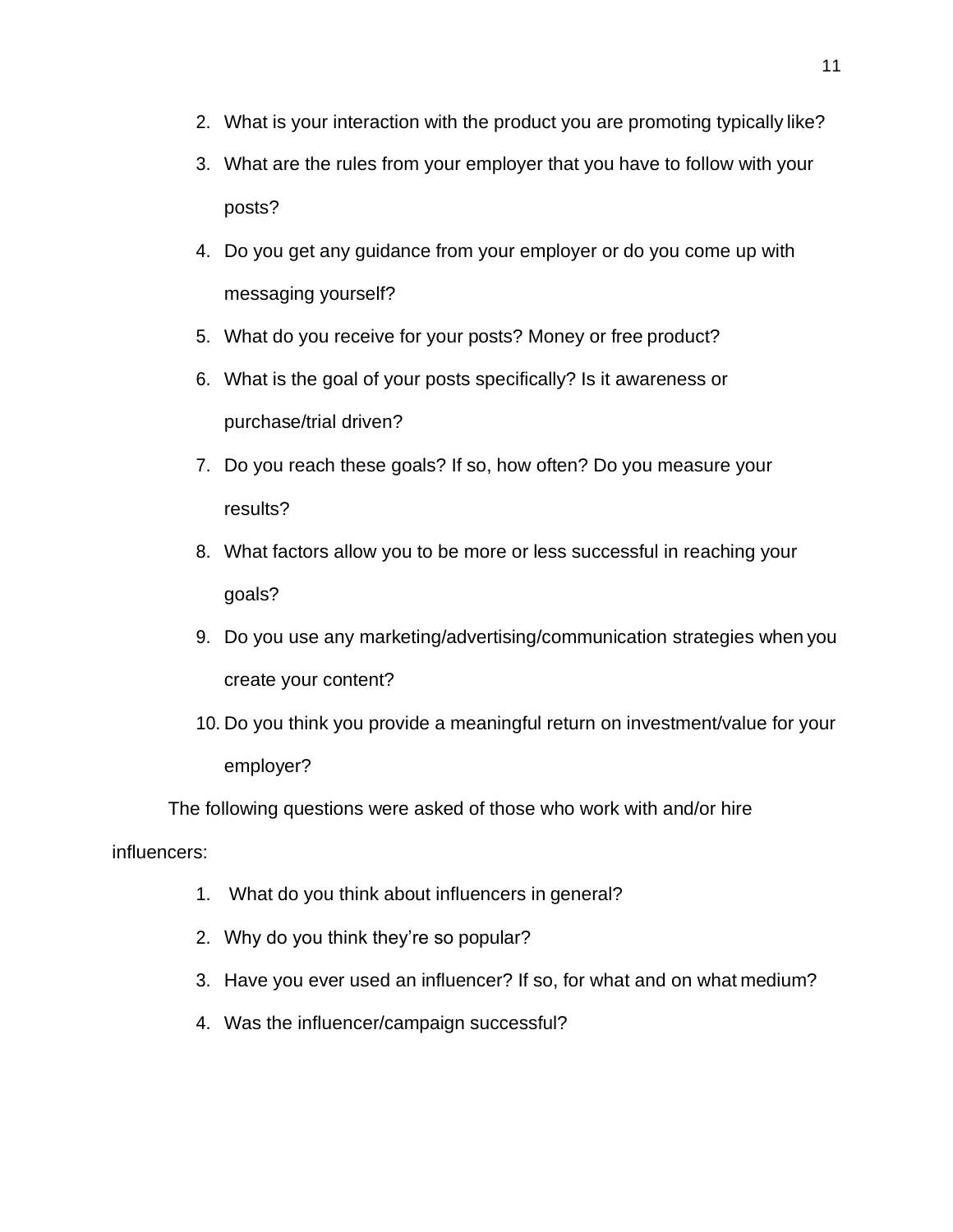- 5. Do you think influencers provide a good ROI? Why or why not? In other words, is it a good marketing strategy?
- 6. How do you measure the ROI of an influencer?
- 7. How do you think influencers can be used in the future?
- 8. What form of media do you think is most beneficial (provides the best ROI): paid, owned, or earned?
- 9. Are there any additional resources that you think would be helpful?

#### **Results**

#### **Influencers' perception of their value**

#### *How did you become an influencer?*

Participants usually started gaining exposure and followers in various ways before becoming a sponsored influencer. Brands take notice and want to work with influencers once they have developed a following. "It takes awhile to happen," (Participant #6). "You start to build up your following and once you get to a certain following, that's when brands start reaching out to you." Some paths to becoming an influencer include modeling (Participant #1), blogging (Participant #3, 4, 10), posting videos (Participant #6), and collaborating with other people (Participant #6). Once influencer did an "ambassador program" for a shopping app that allowed "networking with people that were influencers," (Participant #9).

Another way to become an influencer is to be contacted by an agency or brand (Participant #7, 8). One influencer was approached by an agency and got a contract to get access to "brands that collaborate with smaller influencers that are kind of just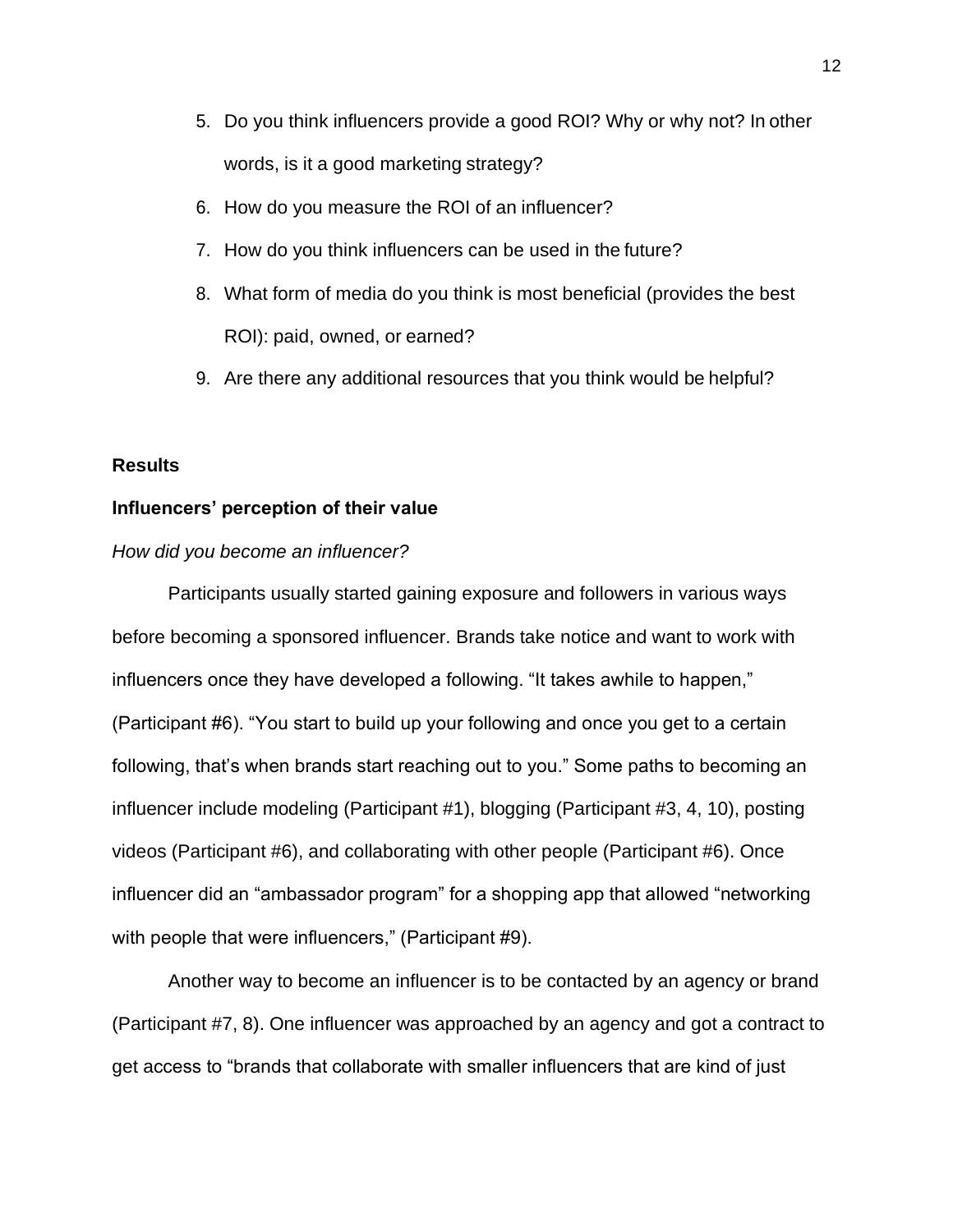starting out," (Participant #7). Another influencer got a start when a local brand reached out to her around the time she had "about four thousand" followers," (Participant #8). Bigger brands started reaching out when the influencer got "six thousand followers" and eventually, a blog (Participant #8). In the beginning, one participant found their posts being "more of like a hobby than anything else. And so once I started to get consistent with posting, which is always the key to everything, I started to get brands reaching out to me," (Participant 3).

Blogging is one of the most common entry points into becoming an influencer. Common things that influencers blogged about include outfits, vacations, and restaurants. Essentially, influencers started blogging about their everyday life and "things that I enjoyed doing and I would naturally post anyway," (Participant #4). One influencer has been blogging "since 2010," (Participant #10). "I enjoyed writing and it was about beauty stuff." In the beginning, "it wasn't anything serious," (Participant #10). However, through blogging, the influencer "was able to work with a couple bigger brands right off the jump."

#### *What is the interaction with the product you are promoting typically like?*

All participants said that they make sure that they have used the product(s) that brands send and like them before they agree to promote anything. Other factors influencers consider when deciding whether or not to promote the product is whether or not it is "worth posting," (Participant #1). "I make sure that [the brand] actually aligns with myself and my integrity and who I am. If it's something I'm never going to wear or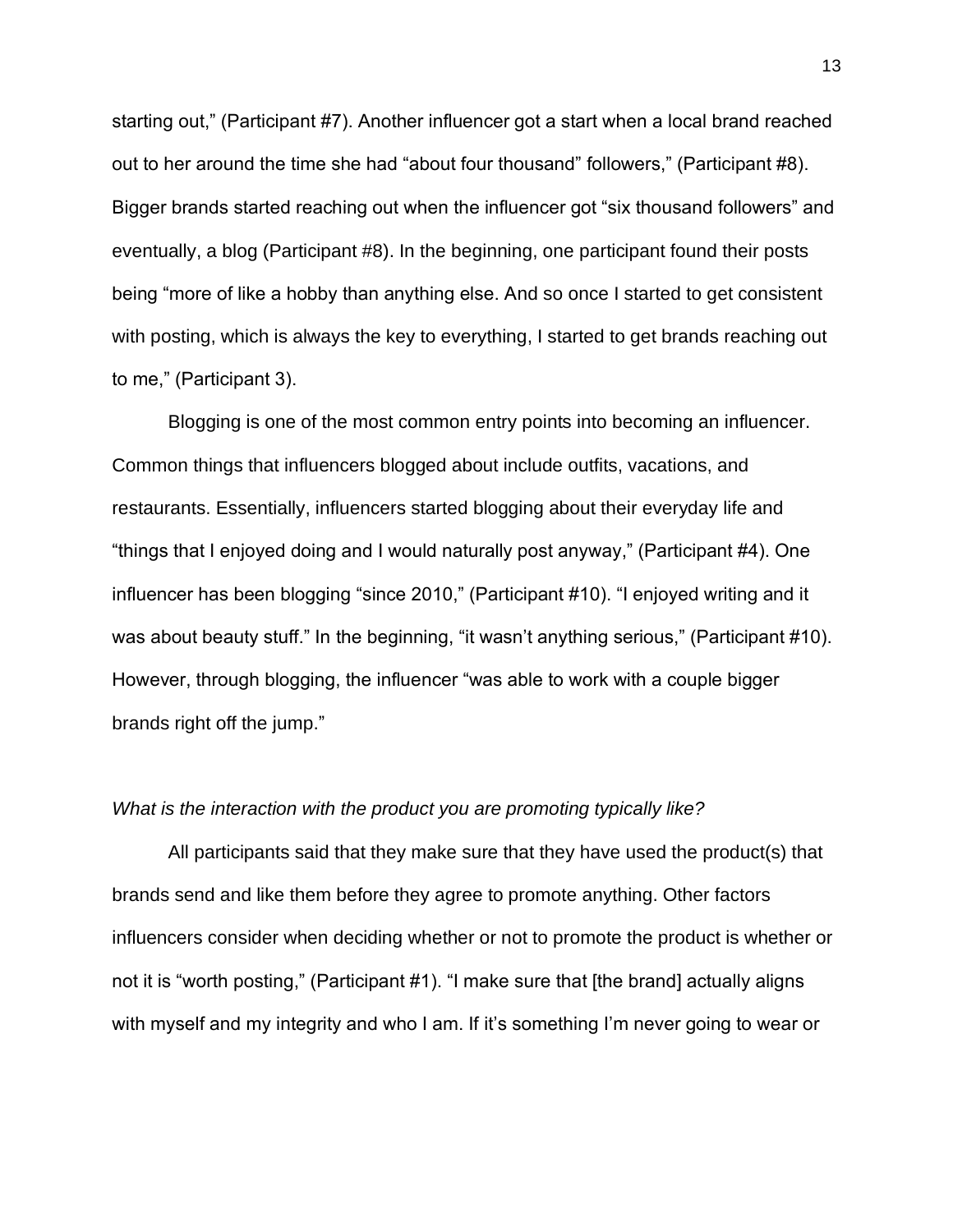it's something that I don't like, then I don't like promoting it because I know it's going to come off as inauthentic," (Participant #3).

Another influencer agrees that "if it's a jewelry or clothing item, I definitely make sure that it's something I would wear," (Participant #8). One influencer only promotes things she uses regularly. "There's not anything that I've actually promoted that I don't personally use or believe in," (Participant #9). "Part of my brand is staying true to the things I actually use in my daily life and would recommend to anybody," (Participant #10). Another influencer doesn't "share what I feel about a product until I have fully tried it for the amount of time" it takes to test it out (Participant #10). "I usually let brands know that I don't get the product and post right away."

It's important to be honest about products so that you don't "stop people from trusting you in the future," (Participant #7). "I do give my very honest review." Influencers must "make sure I have used the product myself and actually like it," (Participant #4). If an influencer tries a product and doesn't like it, they don't promote it. "I was supposed to do a post and giveaway," (Participant #8). "I ended up trying out the product" and when it didn't work like it was supposed to, "I said 'hey listen, I cannot promote this," (Participant #8). "It wouldn't be truthful."

Sometimes when influencers get products from brands, they will unbox those products on their Instagram stories (Participant #7, 10). "When I receive a product, I'll do a package story post or I'll kinda tell my followers that a feed post is coming at some point," (Participant #7). This is done to give followers "a little preview" followed by an actual post of the content "within the week," (Participant #7). A feed post is posted to an influencer's Instagram account and their followers' news feeds while an Instagram story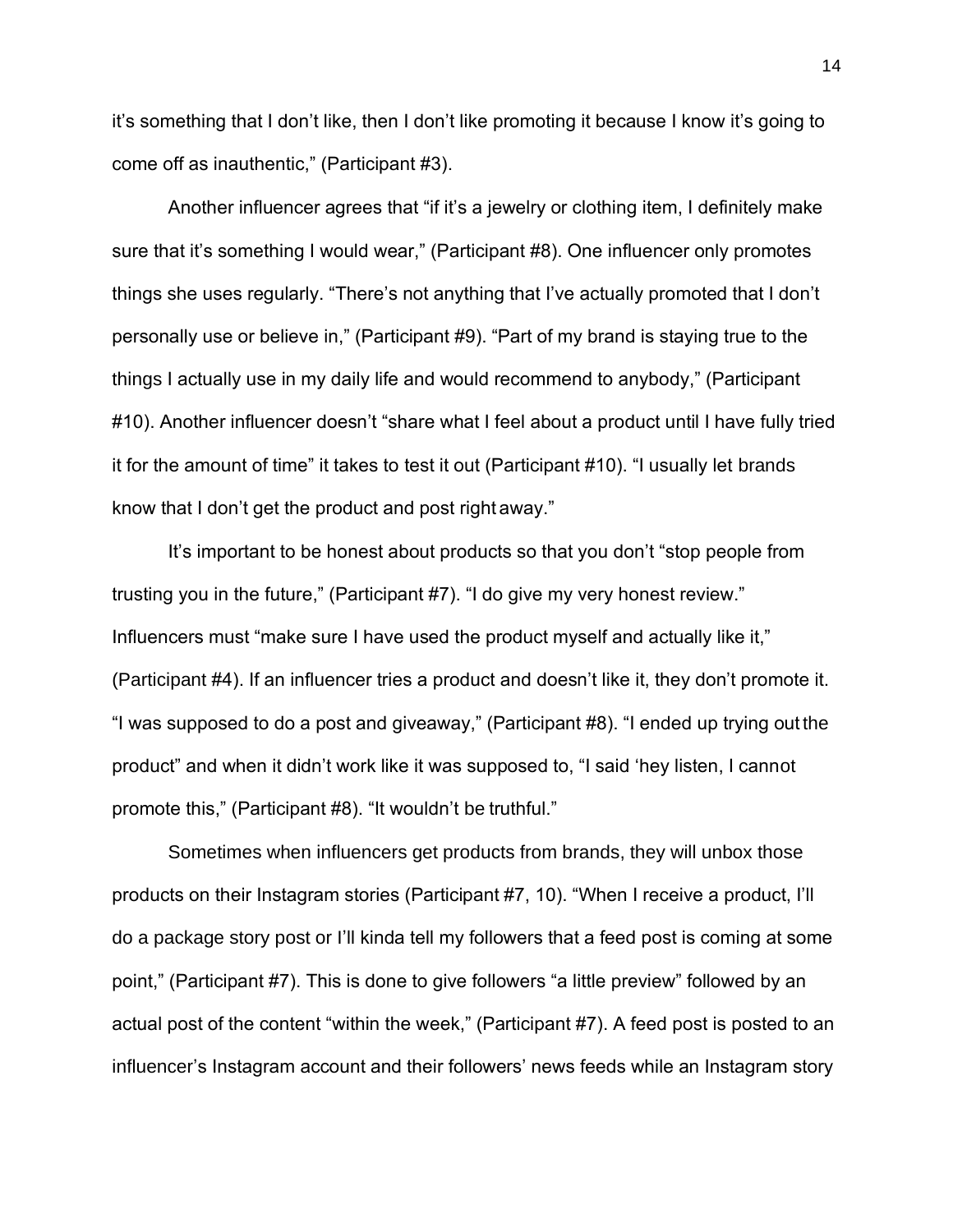is only up for 24 hours. Another influencer makes sure to show every product on her Instagram story. "Usually when I get [products] in the mail, I still always post them on my story," (Participant #10). "Even if down the road I don't like the product and I don't end up posting it, they still got something for sending me a free product." If a product is "interactive" one influencer also does "a YouTube video on it as well," (Participant #7).

#### *What are the rules from your employer that you have to follow with your posts?*

Brands may provide some guidelines for influencers, such as a hashtag or product feature to mention in the post (Participant #3, 8, 10). "[Brands] give me guidelines. And from there I'm able to be creative and have the freedom to write what I want or whatever aligns best with my brand," (Participant #3). They may also ask that a picture be done in a certain way. For example, a "flat lay" is when the photo includes "just the product," (Participant #1). They may ask that the picture be of the influencer using the product or that it include both the influencer and the product (Participant #1). Brands will also give influencers "a special discount code," which some brands want to be "incorporated" in posts," (Participant #9). These codes are mentioned by influencers in their posts so that their followers can use the code if they purchase the product that is being promoted in order to get some kind of discount or promotion.

Guidelines can depend on the type of post and the brand. Other guidelines can include the way the content is shared. Some brands "require" the influencer "to post a story" or "an actual feed post," (Participant #9). Other brands don't. Another influencer agrees that guidelines "depends from brand to brand," (Participant #10). Some brands "don't care" where something is posted or even if it gets posted at all (Participant #10).

15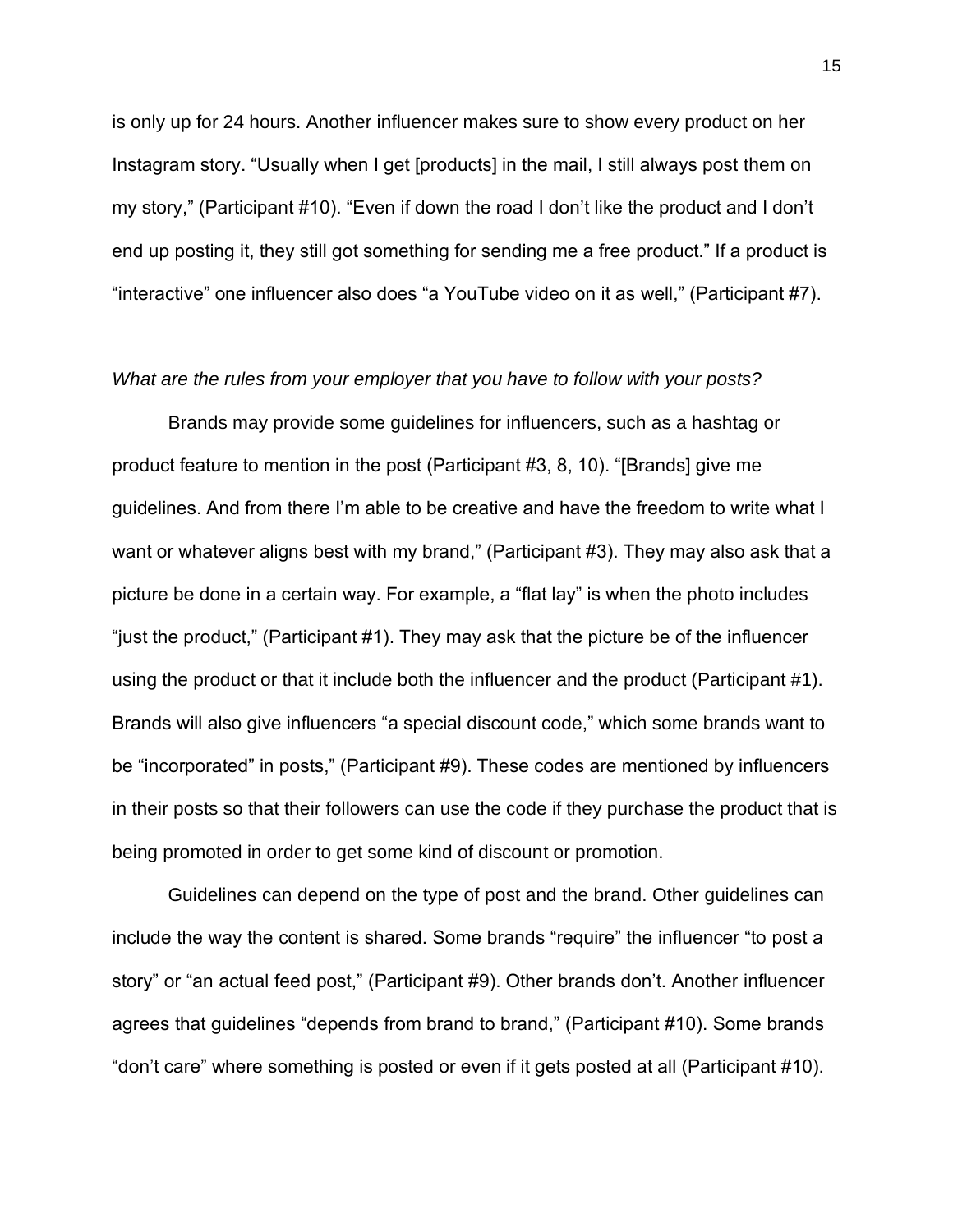"Some companies just send you a product and hope that you'll post about it." While other companies send "an exact guideline of what they're expecting," (Participant #10). "A lot of the times, they don't pay you until two weeks after you post just to make sure it's up, you followed all of the guidelines" and "that you didn't upload the post and delete it a day later." However, "for the most part," brands "want one feed post," (Participant #10).

While the amount of guidelines depends on the brand, sometimes there are no guidelines. "There's no specific guidelines or anything that you really have to follow," (Participant #7). "It's very freeing. You can be yourself. If you wanted to kind of add your own personality into what you do, then you can do that." There are also ongoing relationships like "brand sponsorship[s]," which is "a program type situation. So you're posting over time and doing different postings." Some influencers use influencer platforms, which is "where brands will post campaigns and you can apply to be part of them," (Participant #4). These platforms "give a lot more stricter guidelines as to what they're looking for," (Participant #4).

Some brands work with influencers to reach an agreement (Participant #6, 8). Brands send guidelines as a "concept brief" which details "what they're looking for, and how my concept idea that I'm pitching to them should align with their brief," (Participant #6). Once the brief is received, "then you send in your concept and then they approve or they don't approve," (Participant #6). They may also make edits or suggestions to the concept. Brands will reach out over email and "come up with an agreement," (Participant #8). "Sometimes it's a post for a product or an [Instagram] story." Expectations from "most" brands include "post[ing] the product a certain number of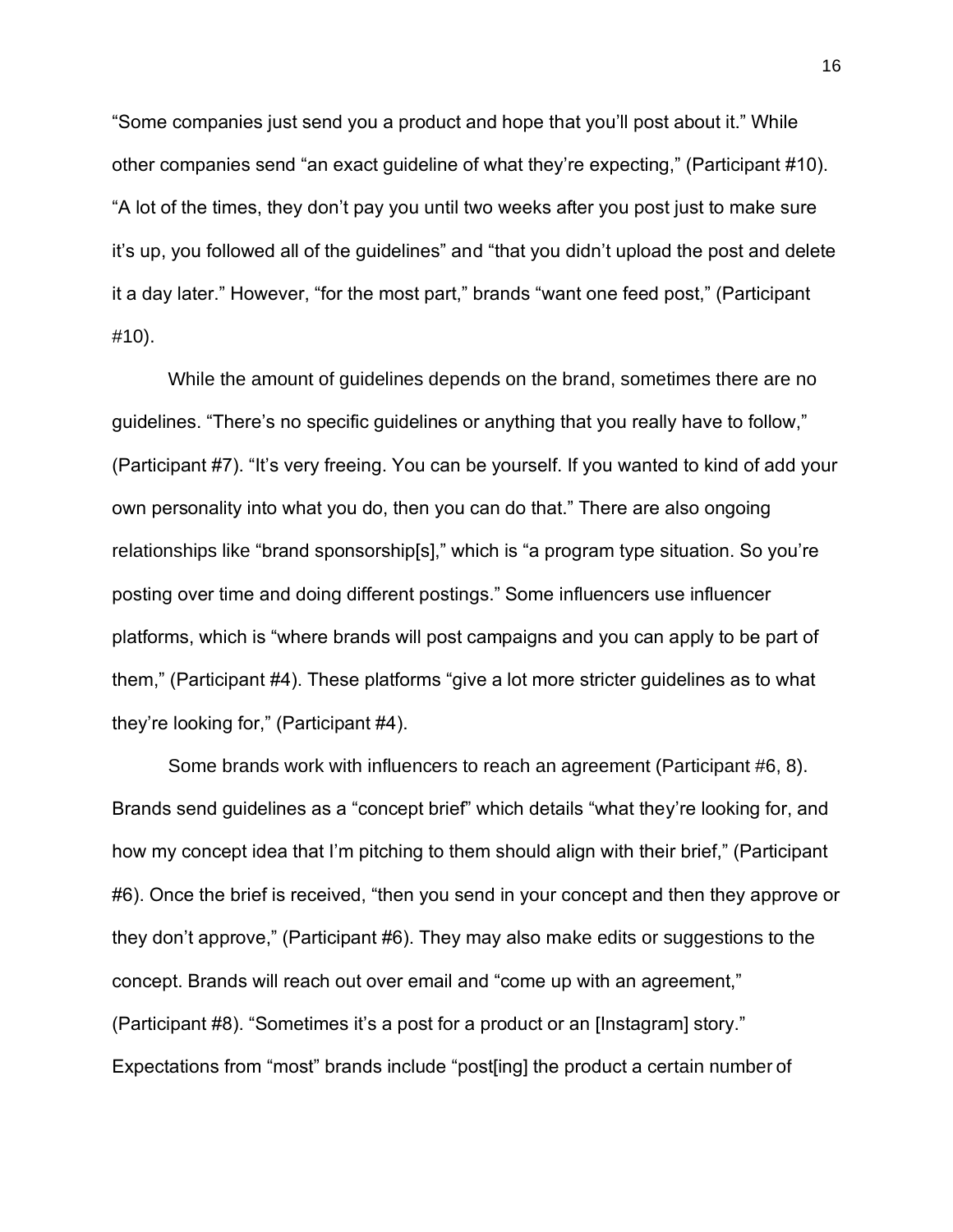times," (Participant #8). "And usually I try to do unboxing for them." Even though this isn't required, it helps with "relationships and going that extra mile," (Participant #8).

# *Do you get any guidance from your employer or do you come up with messaging yourself?*

All influencers said that they come up with the messaging of their posts themselves. "The wording is always natural and the wording is always based on what I feel," (Participant #3). "You know, because that's the only way I can actually reach my audience because the brand manager doesn't know my audience. You know, I do. So at the end of the day, it's always going to be more helpful if I'm the one that speaks to them directly."

Brands, and influencers, want the messaging of promoted posts to be authentic. Brands "want it to be as natural the content as possible," (Participant #4). "All of the messaging I come up with myself." One influencer tells "the brand straight up that I want to be able to give my honest feedback," (Participant #10)."I like to be as authentic as I possibly can be." It's also important that an influencer's personality comes through in their messaging. "It's learning how to sell what the company is, their brand, but then there's also 'how do I fit my brand in'?" (Participant #6). "It's collaborating my brand of being funny but also showcasing the product."

Again, a brand may ask that a certain hashtag or feature is included in a post's caption/messaging. Sometimes they ask for a certain "hashtag" or even for the influencer to "share a personal experience," (Participant #8). Other brands will give you "the freedom to do whatever. It just depends, but I've never been given a word-for-word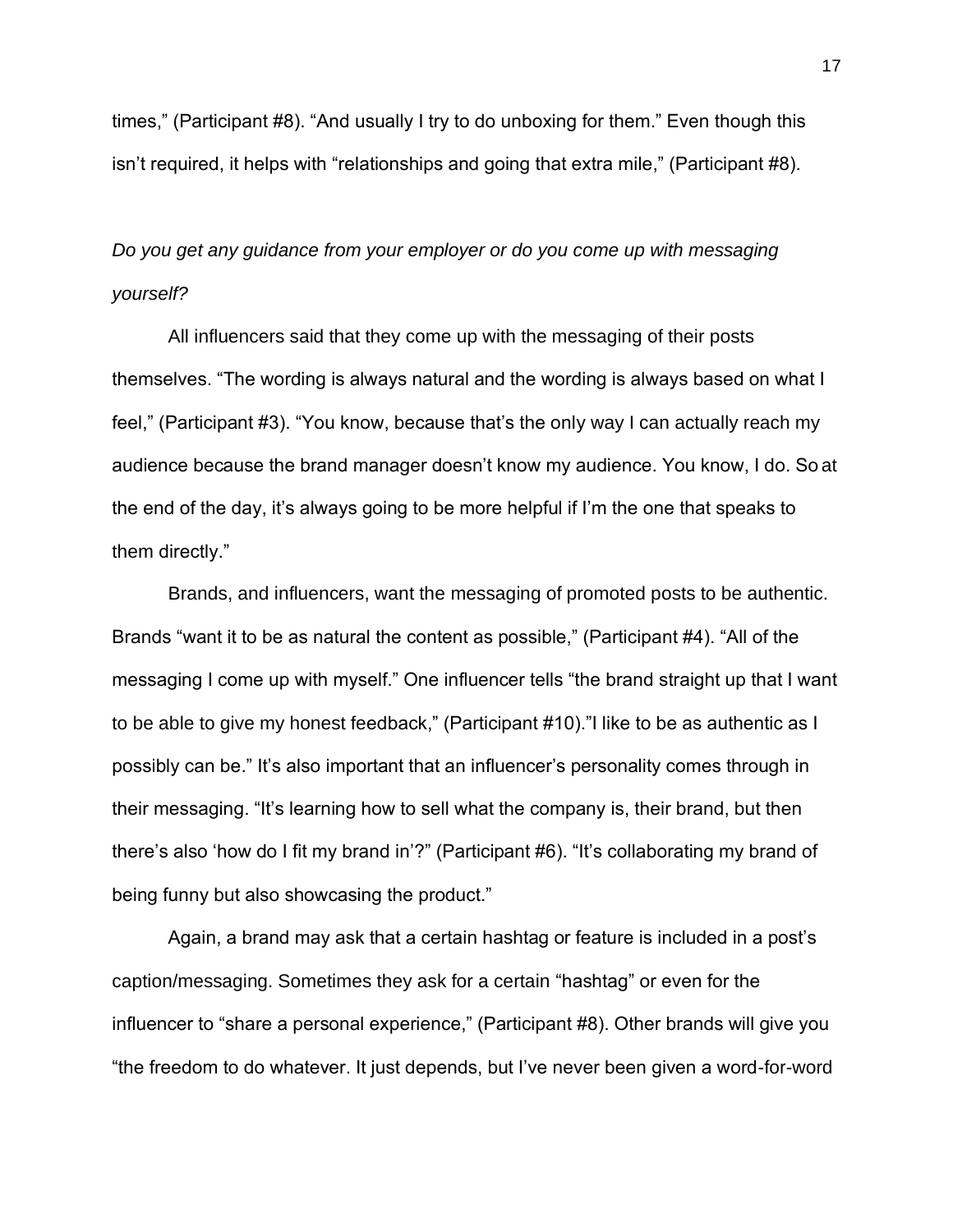script." The only time one influencer was sent "things I needed to say" was done "in order to recruit people" as "a brand ambassador," (Participant #9). Other than that, "usually it's up to your own discretion" which "is nice because even if they do send you a product, you can be as honest as you want."

#### *What do you receive for your posts? Money or free product?*

Usually when an influencer hasn't had much experience, they will start out by only receiving free product in exchange for promotion. "I started off with brands sending me free product instead of money," (Participant #3). As their experience grows, they begin receiving both free product and compensation (Participant #1, 3, 7). "I mostly received just gifted stuff, but more recently I've started to get paid for it as well," (Participant #7). Influencers will also promote brands in exchange for only receiving free product. "It's mostly free stuff except the occasional payment," (Participant #8). Many brands only give free product in exchange for promotion. "It's more common for people just to send you the free product and not pay you," (Participant #10). "That's because everybody is basically an Instagram influencer" and they "don't do it for an income." So, brands aren't as likely to offer compensation when there are "other people that would do it for free," (Participant #10).

Whether or not an influencer gets paid instead of only receiving free product depends on the amount of followers an influencer has. "I really don't have that many followers," (Participant #9). "A lot of big brands look for people that have at least twenty thousand followers." This influencer has gotten paid for "recruiting people" and has also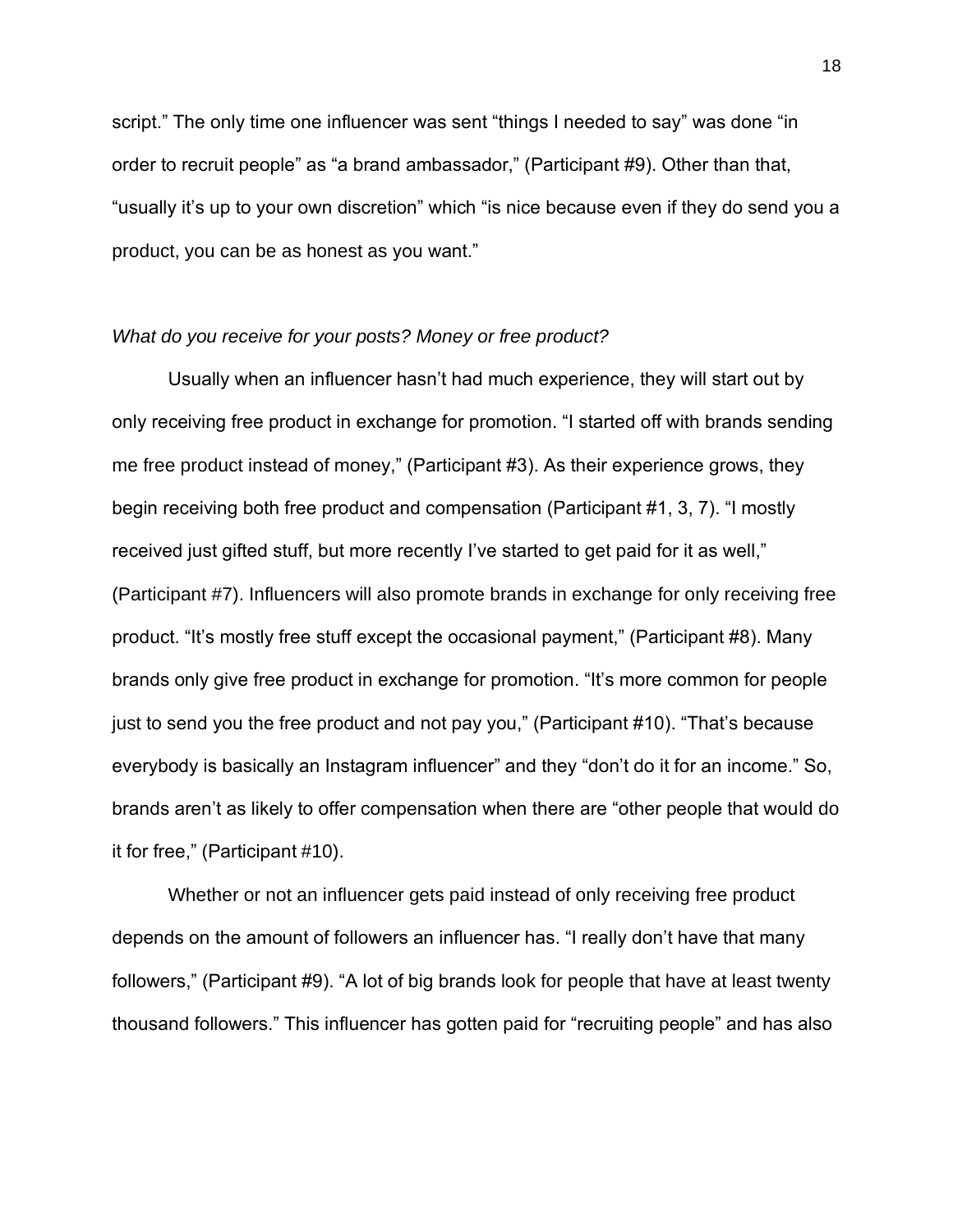gotten paid "depending on how many people [I] got to buy their products" as a "brand ambassador" for another company (Participant #9).

Whether or not influencers get compensated also depends on the brand (Participant #4, 7, 8, 10). "It varies. It depends on the company," (Participant #7). Surprisingly, bigger brands are less likely to pay (Participant #7, 10). "The bigger the company, the more chance you're not going to get paid," (Participant #7). This happens with influencers have "less followers than what they would usually give out to," (Participant #7). Another influencer thinks this is the case because "they are a bigger company and can kind of get away with that," (Participant #10). However, "smaller brands that want to use my profile and my outreach to kind of give their business more likes usually offer a payment." Another influencer agrees that brands offer compensation. "Some brands will offer to pay me," (Participant #8). "So, they'll send the product for free and once the story or post comes out, they'll Paypal me. Some will just Paypal me upfront." Essentially, "sometimes it's paid, sometimes it's not," (Participant #10).

Many influencers get both compensation and free product, but "it just depends," (Participant #4). Influencer platforms have "monetary value attached to them" but working directly with brands usually means that posts are "in exchange for gifted products," (Participant #4). Sometimes, compensation happens "each time they wanted me to post," (Participant #1). It also depends on "what it is that [the brand] wants from me," (Participant #3). "Like if they want more than one post then, you know, I usually am the one to say like 'hey, I definitely want compensation for this'."

19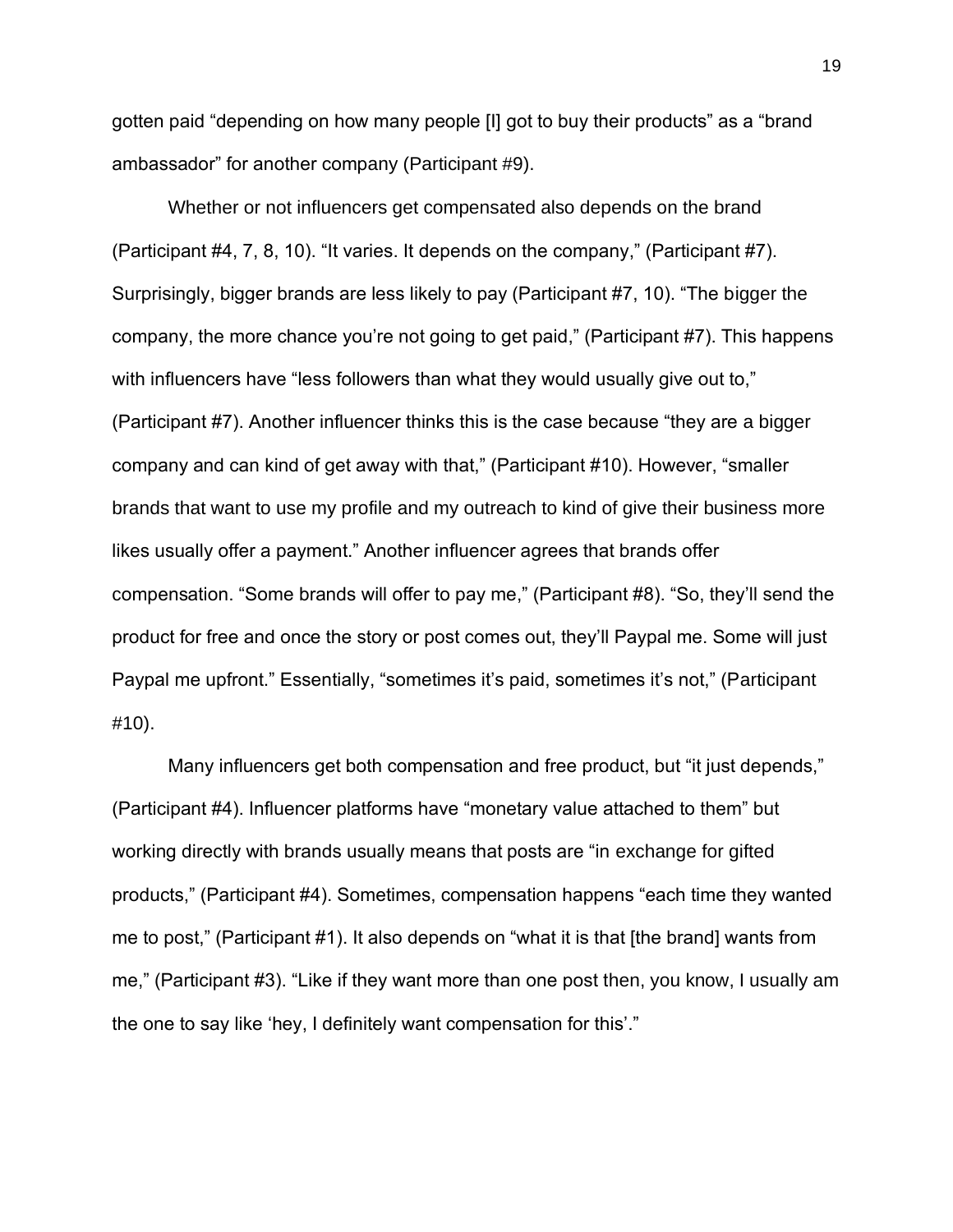Some influencers aim to get compensated. "Usually it's for compensation," (Participant #6). "I got something once for free and really loved it so then I reached out to the brand and was like 'here are some of my ideas, do you have any social media budget for your quarter'?" So it can be a two-way street of negotiation where "brands reach out to me but I reach out to brands too," (Participant #6).

#### *What is the goal of your posts specifically? Is it awareness or purchase/trial driven?*

Influencers tend to focus on increasing awareness more than driving purchases of the products they are promoting (Participant #1, 3, 4, 6, 9, 10). "For most brands, their goal is awareness," (Participant #3). "It's funny because most people think it's for money. But, brands mainly care about as long as their brand is getting out there and there's engagement." Smaller brands specifically are more focused on broadening their reach. For "smaller companies that are more locally based" the goal "is to get their name out there" and "maybe not initially make sales right off the jump but," (Participant #10). "A lot of the times I would say it's more so for brand awareness."

Influencers also tend to try not to push sales directly on their followers (Participant 1, 4, 10). One influencer does this by making posts "about something authentic" and looks like "a normal post you would see on anybody's feed," (Participant #10). "I don't want to look like I'm just trying to sell you things." The posts are about her life, and the product is mentioned at the end. Generating awareness can also lead to purchases. "I think in the end they want people to buy it but I think it's for awareness," (Participant #6). "If they see Birchbox on my feed and then two minutes later another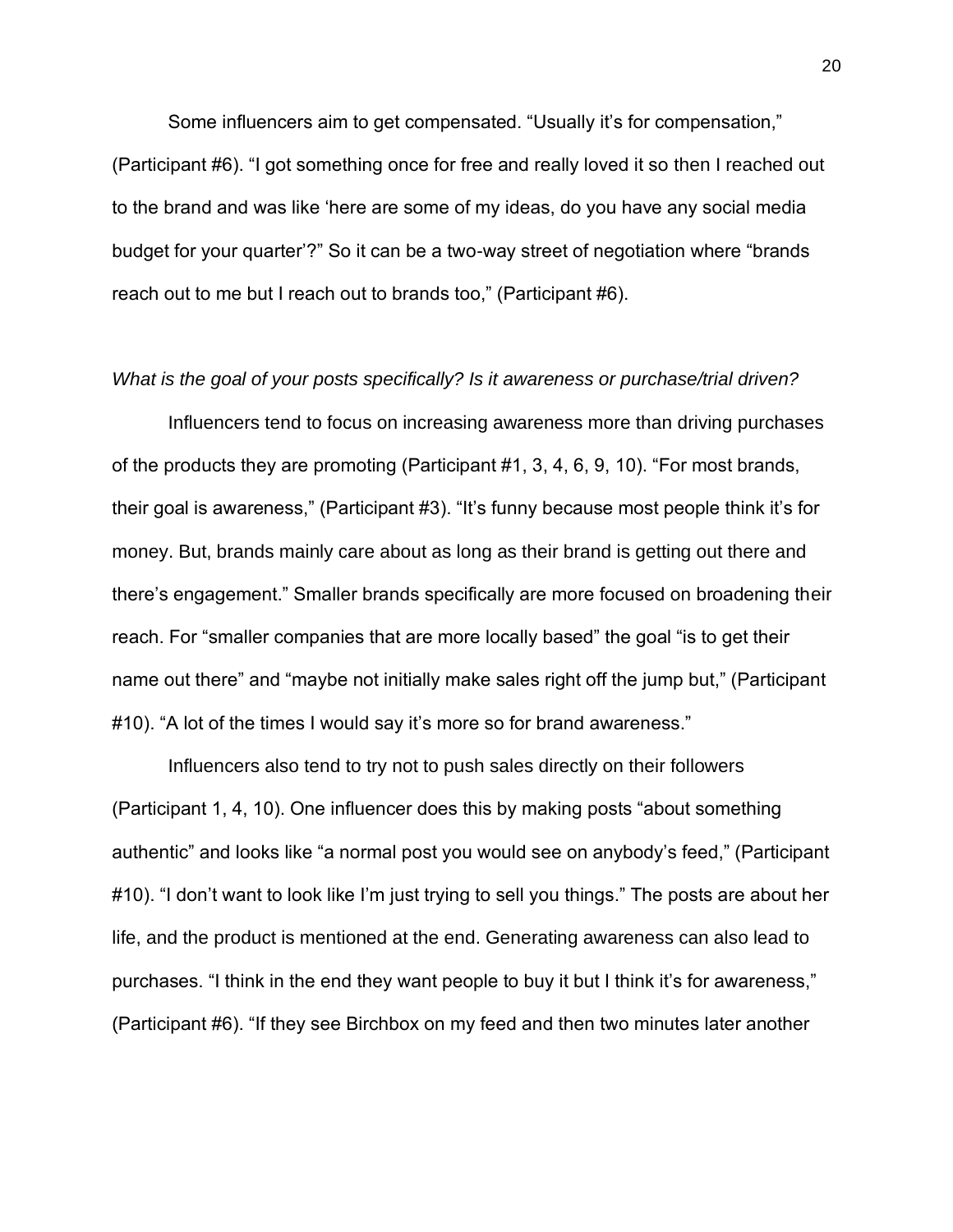person with Birchbox, they might think to themselves 'oh, maybe I should try it'. I think that's how advertising works."

While influencer campaigns are mostly focused on increasing brand awareness, there is some strategy to increase purchases by giving influencers a promotional (or discount) code (Participant #3, 8, 10). Discount codes are used to "track how many sales the influencer or the person they gave the free product or are paying is making them," (Participant #10). They are always used to track an influencers' sales. "Anytime they give me discount codes and all that, that's when they track purchases," (Participant #3). Promotional codes also provide a purchase incentive for influencers' followers. "If [the brand] gives me a discount code, [the goal is] one hundred percent to purchase the product," (Participant #8). "They're offering that discount that they want me to include in my stories and posts." Companies give promotional code to influencers in order to sell product. "Some companies reach out to me and they're like 'hey we're trying to sell this product' and they'll give me a discount code," (Participant #10).

Some influencers works to both increase awareness of products and encourage purchases (Participant #7, 9). "Not only is it to get the company purchases, but also to shed light on what that product can do for you," (Participant #7). The goals are "both" to increase awareness and purchases. "Awareness, I think, is really important," (Participant #9). "Just because I feel like a lot of my stuff is wellness related, I would want the people to end up buying the stuff." So, it's "a mixture of both for sure," (Participant #9).

*Do you reach these goals? If so, how often? Do you measure your results?*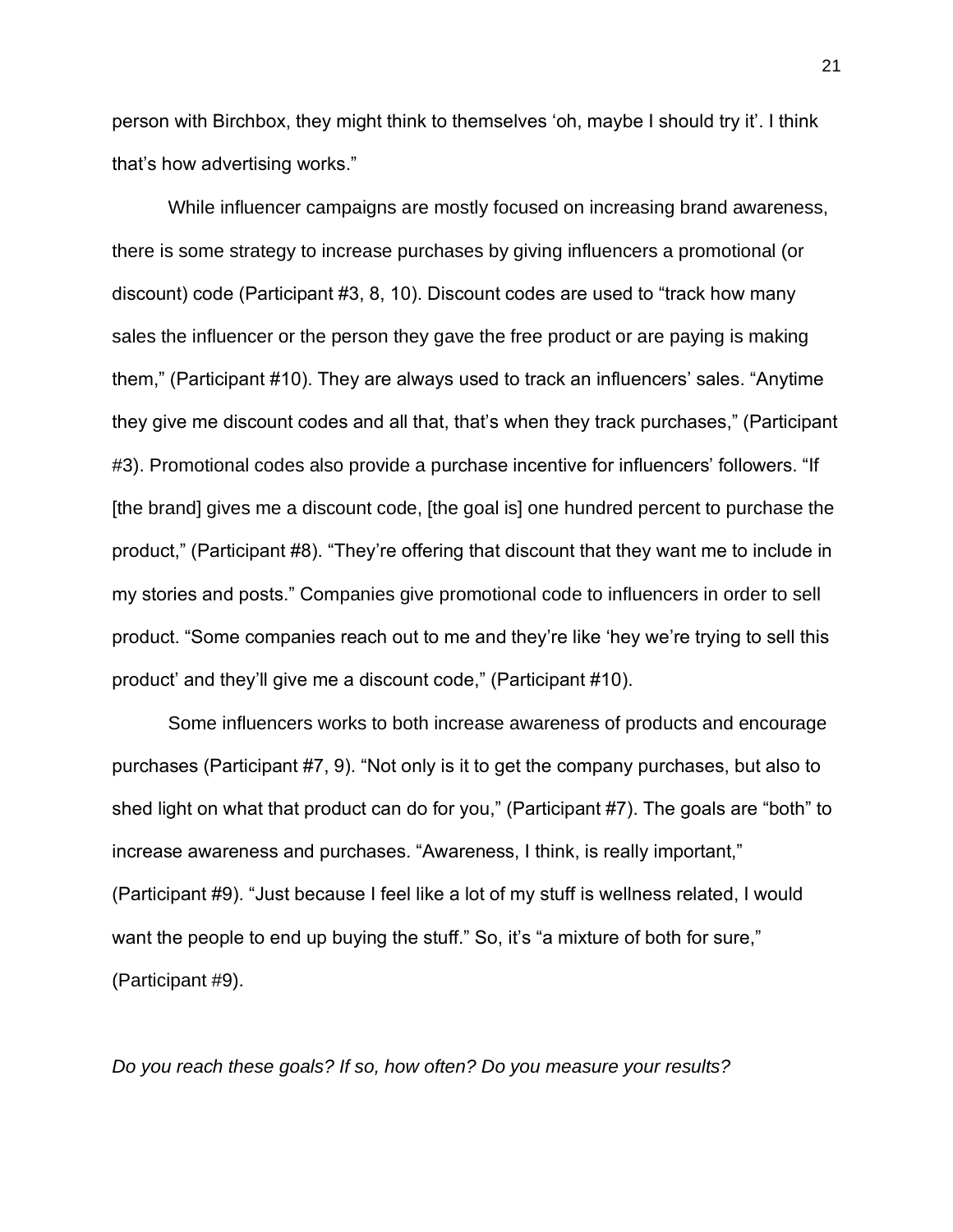Influencers typically measure their results through checking Instagram insights (Participant 1, 3, 4, 9, 10) or how many times a post is saved (Participant #1, 4). There are other strategies, such as looking into "how many people clicked on the tag of the company, and how many people sent that post to another person," (Participant #1). Additionally, "direct messages" with "people asking questions" is another good way to gauge how promoted content is doing (Participant #4). "So sometimes I don't actually give as much detail as I should." Another key to success if having followers who "trust my judgement," (Participant #7). Another influencer looks at "how many people read" her blog posts," (Participant #9). One influencer waits "two weeks" for the post to reach "the highest amount of engagement that it's going to get," (Participant #10). Then she "breaks down all of [her] analytics" including "how many stories [she] posted, how many people clicked on [the brand's] name from my story, how many people visited [the brand's] profile" in combination with likes and comments and sends it to the brand.

Sometimes feedback shows that people want more details. "People are constantly messaging me or texting me on the side that I personally know questions about these brands," (Participant #9). Even though one influencer means what they say, they are met with skepticism. One friend told an influencer "'I don't know if you ever actually mean what you're saying because these brands are sponsoring you',"(Participant #9). "I guess sometimes it comes off as disingenuous when it's really not." This relates to the amount of feedback this influencer gets. "Usually I've noticed that if I do post about a specific brand, I don't get as much feedback on it and I think it's people think I'm coming off as disingenuous," (Participant #9). However, the influencer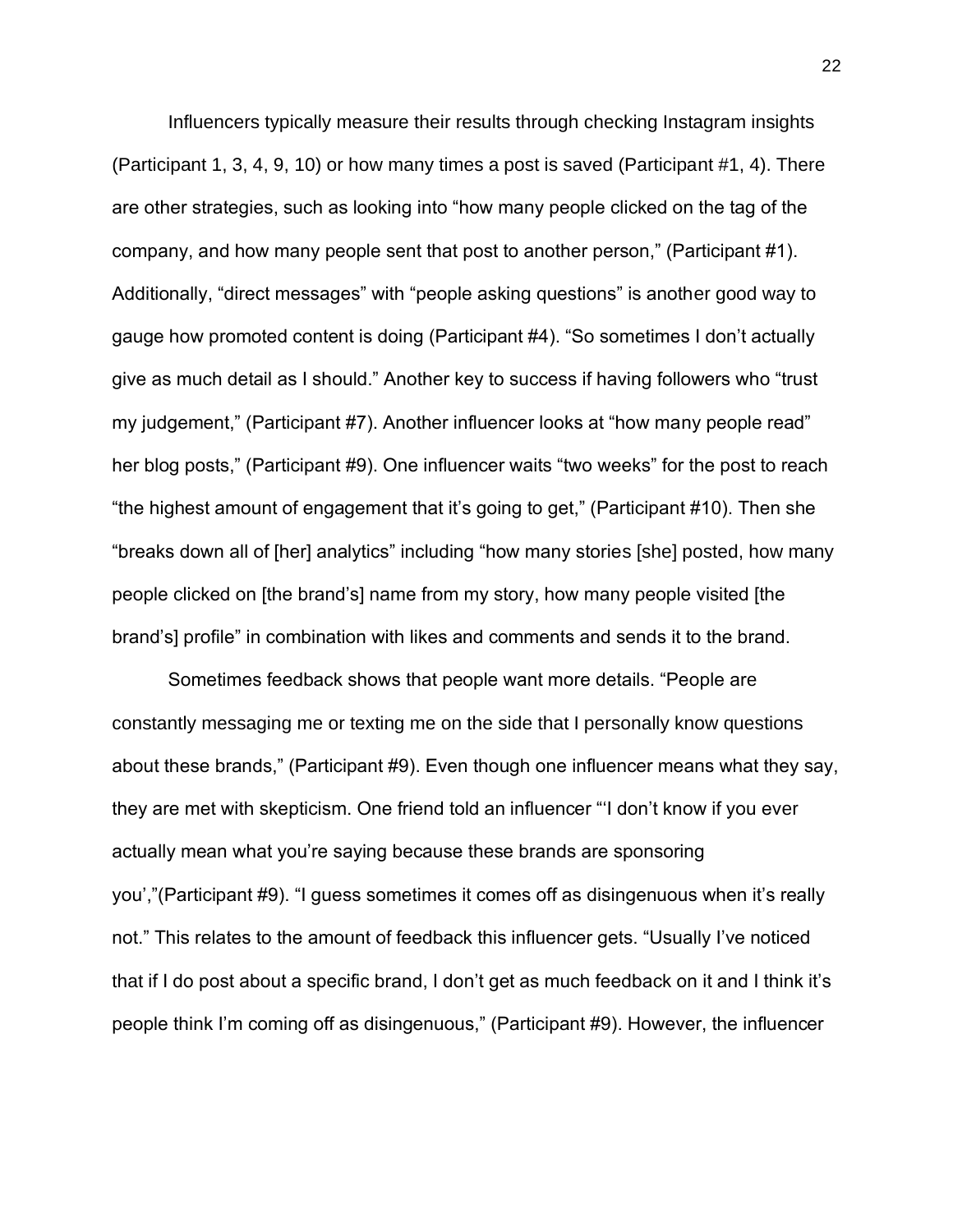does "content surveys" to see what her followers want her to blog about, and "get[s] a lot of feedback through that."

Another influencer gauges their success through an "influencer brand connection agency," (Participant #8). They save "awareness" information on the influencer's website as well as "stats and how many people those posts, combined, reached." Getting positive results can take time as influencers grow their following. "Now that I feel like I have grown engagement and following, I definitely am hitting the goals a lot more," (Participant #3). "Whereas before when I had lower amounts of engagement I wasn't hitting it as much as I wanted to. And brands can track that."

Most of the measurement of how influencers are doing is done by the brands (Participant #3, 6, 7, 8, 9). "I'm not exactly sure how much I deliver to them just because I can't see their sales or anything like that," (Participant #9). Brands are "checking the engagement and checking how posts are doing, and also through the analytics of the post itself," (Participant #3). "So that's the backend, you know, just screenshots of how the stories are doing, and the link clicks, and all of the things that come into that." Influencers know how they're doing based on feedback from the brands. "If [brands] see that you hit the goals and you're on top of your game and posted what they felt, you know, really aligned with their purpose and their goals, then they're definitely going to want to work with you again," (Participant #3). "So I've had that happen with a lot of brands recently where they do want to continue working with me. And that's usually my sign that you're doing well."

Promotional codes are sometimes the only way that an influencer can learn how successful they were (Participant #6, 7, 8). They are also used as a purchase incentive.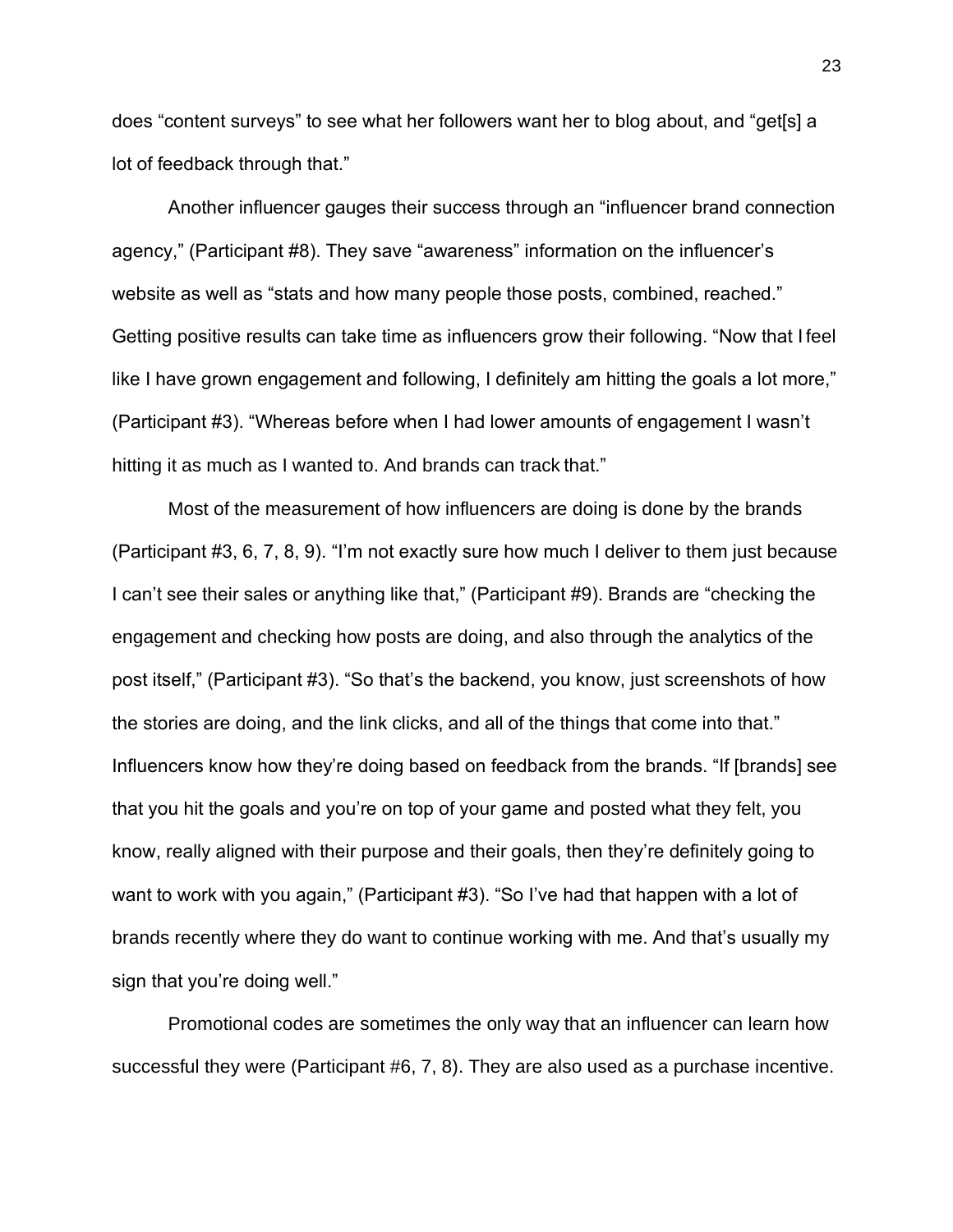One influencer estimates that the goals for their posts are reached "about fifty percent of the time," (Participant #7). "I wouldn't know for sure how many people actually bought something through me. I mean, a lot of companies do give me a code. So, when people buy with that code I get a notification from the company and I get five to ten percent of that sale." Brand awareness "is hard to to track" because people can decide to buy things later on because of brand awareness provided by an influencer without "mention[ing]" their "name," (Participant #10).

Another influencer agrees. "With my podcast, we have the ads and we have codes. You can see how many times people use the code," (Participant #6). "So in that way, you can measure it." However, beyond that, measurement is left up to the brand. "For my Instagram, without a code, I think that's more on the brand's side." Brands share results with influencers. "If the discount code is used, a lot of times the company will let me know and some companies give me commission off of that," (Participant #8).

#### *What factors allow you to be more or less successful in reaching your goals?*

Influencers have different tactics when it comes to what they find receives the most engagement on social media. Several influencers find that being in the photo helps the post perform better (Participant #1, 7, 9). One influencer makes sure to "always involv[e] myself personally in the post" and "post across other platforms as well as on my Instagram story," (Participant #1). Another influencer "learned early on that you being in [the photo] is the best thing," (Participant #7). "I always get more engagement on pictures of just me," (Participant #9). Which is also "definitely" true when she's "not promoting products." The way you look and the lifestyle that surrounds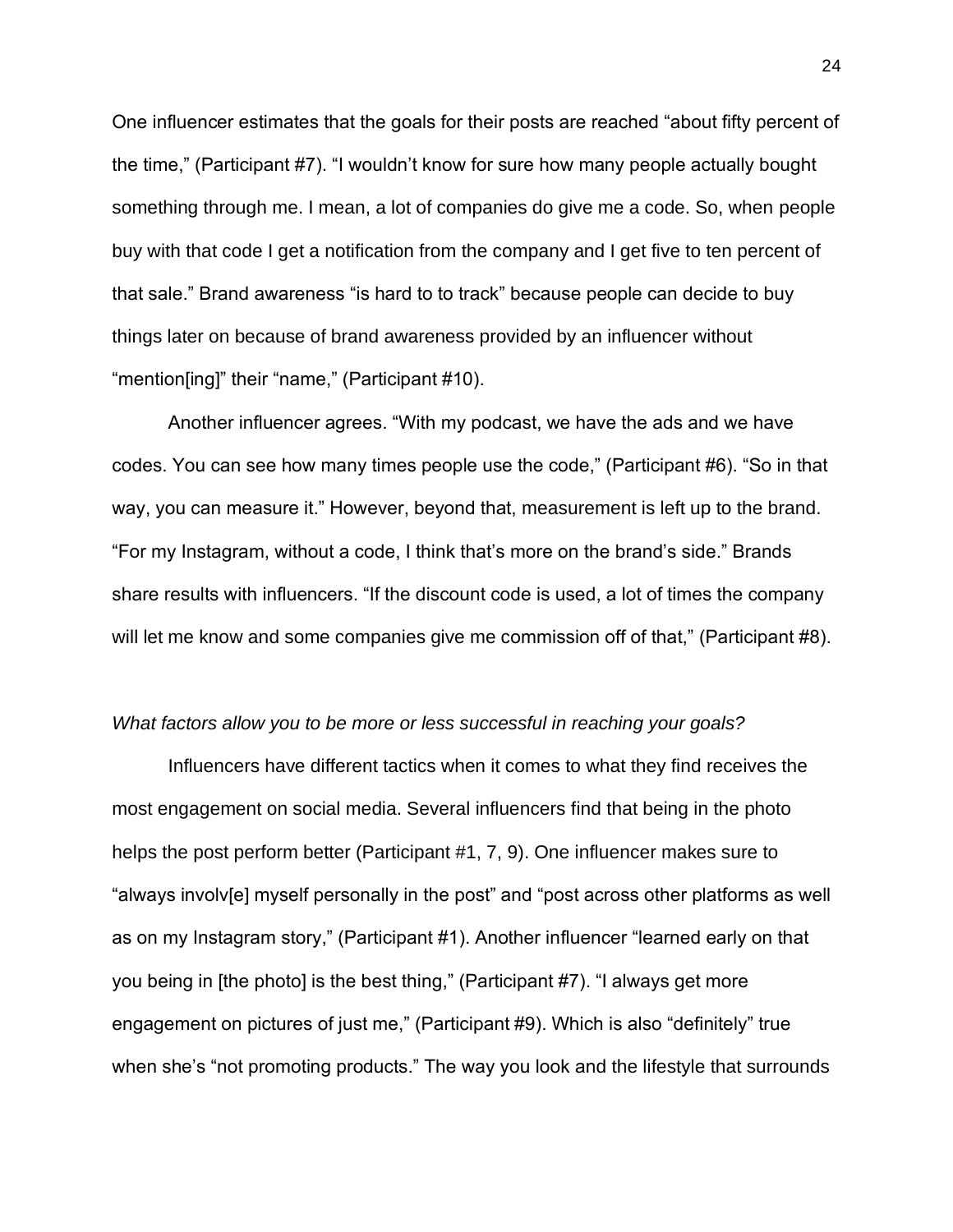you in that photo" or the "scenery" impacts how the post does and how many people "pay attention to it," (Participant #7).

Another influencer finds that it is helpful to share audiences with other influencers. "I feel like through working and collaborating with other influencers, you gain engagement," (Participant #3). "If I'm working with another influencer, I get to switch audiences with her." Stories can also be a vital tool to influencers. One influencer claims that "using the story feature" because "a lot of people don't even like posts anymore," (Participant #8). So, stories can be used to "promote posts." Hashtags also help posts. "I don't think my posts would do as well without hashtags," (Participant #8).

It's also important that the relationship between brand and influencer is authentic. "The more natural the sort of partnership, or paid partnership, appears to be or is, the more engagement," (Participant #4). "Sometimes those posts can look a little bit staged and then that's when you don't get as much engagement." What happens, then, is that "it's quite difficult sometimes when there's so much of it out there for people to necessarily like believe you," (Participant #4). "So, that's why I think it's important as much as possible for influencers to only engage with products they actually like."

It is not only important to have a natural partnership with brands, it is also important that the images and content are also natural. "I think the more natural the post, and it just looks like it's part of your everyday life, without sort of maybe a product positioning, often gets the most engagement," (Participant #4). It is also important that the content of the post is natural. "All of my branded posts have a comedic tone because that's my page," (Participant #6). "I think for me, with the brand incorporated, is being very natural." It's also important that the post doesn't look overtly like an ad."My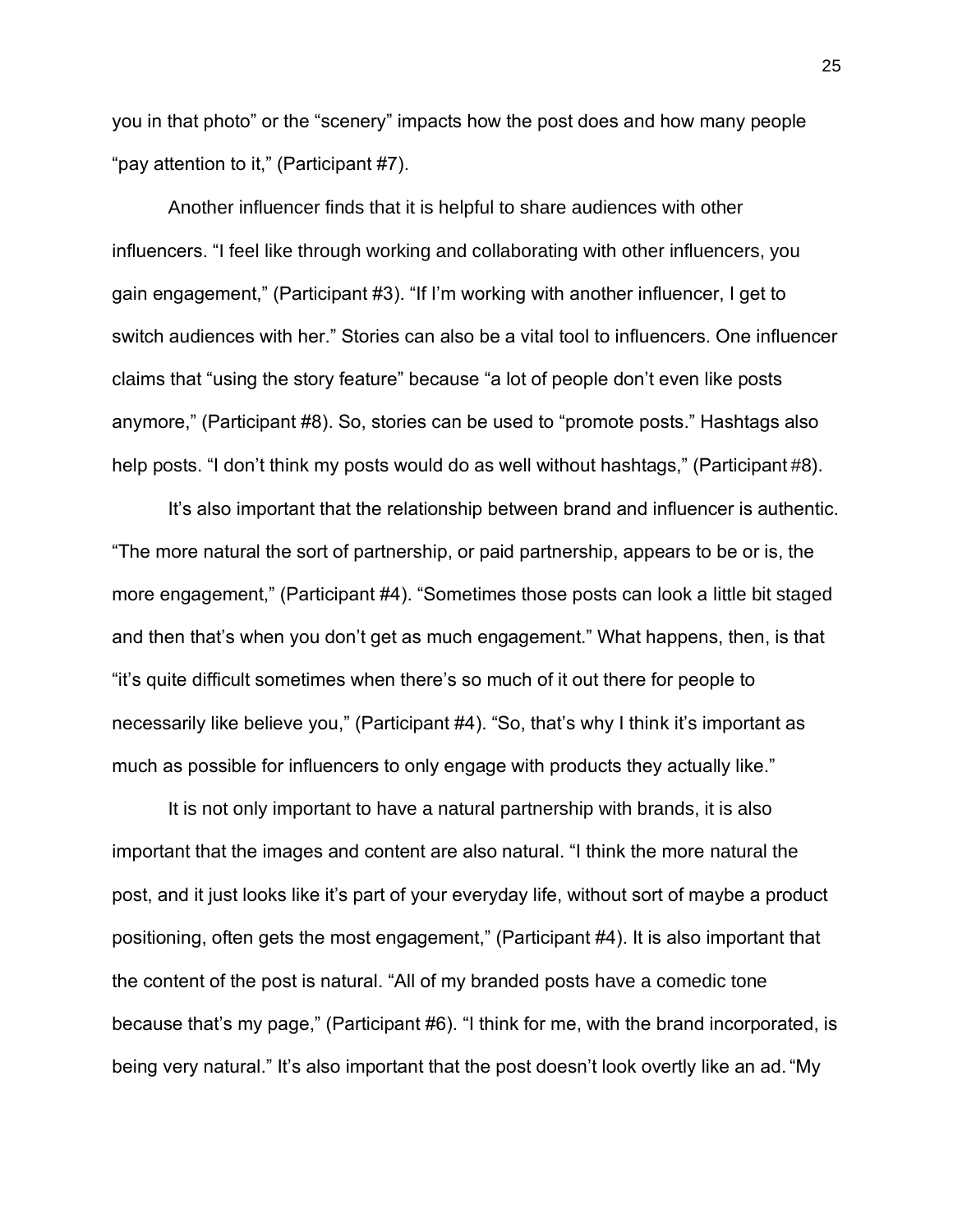audience, in general, they don't really want to see ads," (Participant #10). "I like to post photos that don't look" like ads. "Most [brands] are pretty understanding of the way I want to post," (Participant #10). This influencer makes posts about her life and followers have to "get through the whole post" to know that it featured a sponsored product. This approach "works for the brands a little bit better because people actually genuinely read my posts" instead of "scrolling right past it" like they might if it "[looked] like an ad," (Participant #10).

# *Do you use any marketing/advertising/communication strategies when you create your content?*

Influencers use many different strategies to create content. When brands put more money into influencer campaigns, influencers are able to do more with their posts. For example, if given money by the brand to do so, one influencer will "promote [the post] through Instagram or Facebook ads, but that's not very common," (Participant #1). One influencer also avoids lengthy details and maintains a conversational tone. "I don't go into nit-picky details but I kind of just tell you an overall idea of what the product is," (Participant #6). "The way I approach trying to sell brands on my page is as if your best friend was telling you about a product." Another influencer highlighted the importance of "being consistent," (Participant #9). "Posting daily is really important for Instagram" for "all their guidelines and putting you on discover pages." Insights are also key. "[Read] into your insights and seeing how much your followers engage with specific posts" to "[make] sure there's an awareness there," (Participant #9).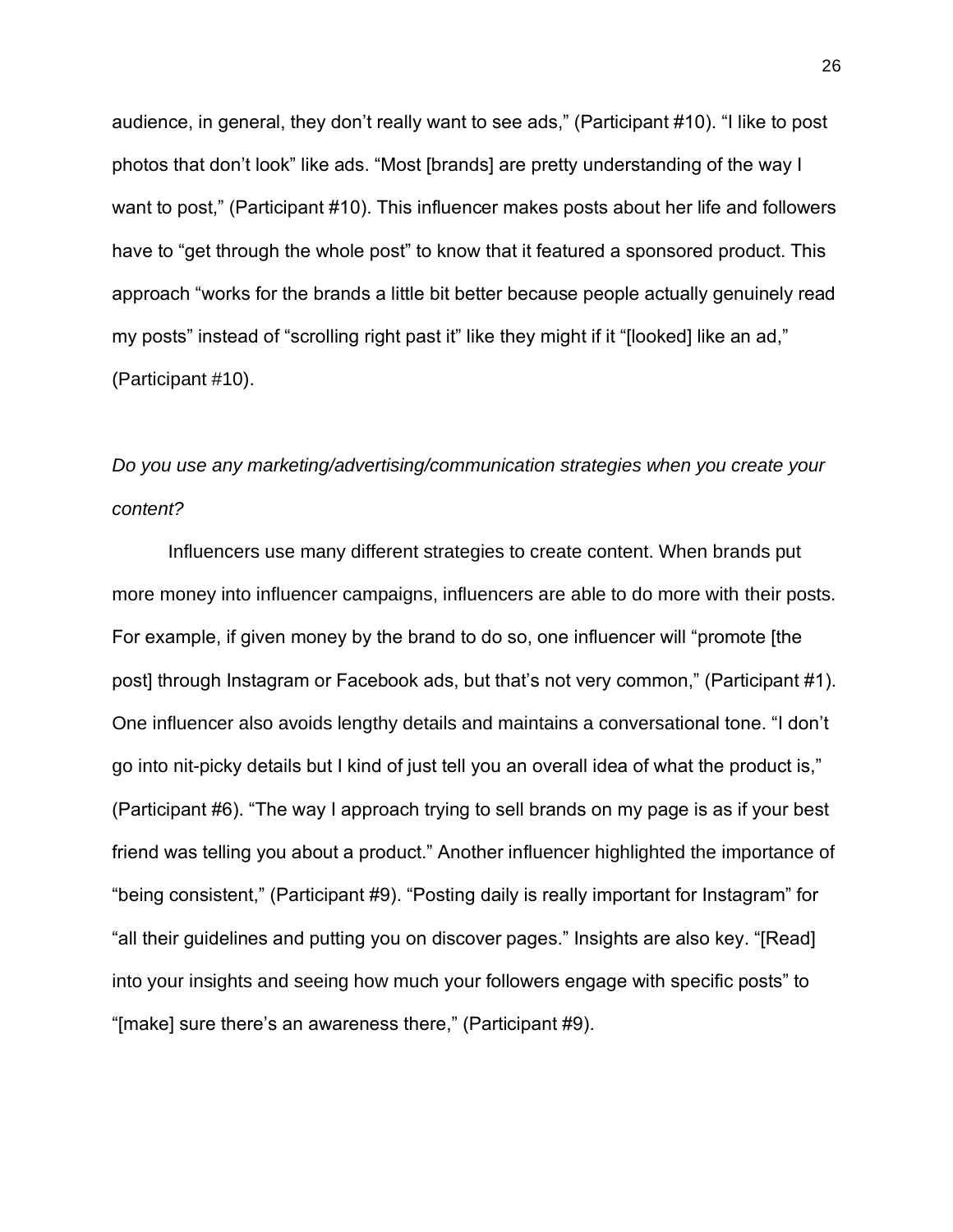Look consistency and themes are another key strategy (Participant #7, 8). "I try to keep the look consistent," (Participant #7). This look can depend on the weather and is "very seasonal." The look in posts can also center around "themes" based on holidays," (Participant #7). It also depends on what kinds of products the influencer is promoting at that time. For example "this past week I've done a lot of skincare, so a lot of my photos have been no makeup," (Participant #8). Sometimes, influencers make sure their entire feed has a theme. "I try and make my pictures so they fit in with the general theme of my feed," (Participant #8). "I don't think it looks as good when it's mismatched." There are also influencers that "don't go out of [their] way to market" posts," (Participant #10).

#### *Do you think you provide a meaningful return on investment/value for your employer?*

All influencers said that they provide some sort of value to brands. There are several different ways that influencers provide value. One influencer found that "they gain quite a few followers from my posts. Most of the time, people will follow them and purchase their products in the future. It's basically word-of-mouth," (Participant #1). It also requires the right campaign and the right influencer to be a success. "If a campaign is executed properly, and it's the right influencer and, you know, ensuring that there are people that would genuinely love that product or that service in the first place, I think it can work really well," (Participant #4). Another influencer agrees that influencers should be matched to the brands "target market," (Participant #8). "I think that some brands just don't really know exactly what they're looking for and aren't really targeting the right influencers." An influencer's audience is the key to their value. Posts can go over "really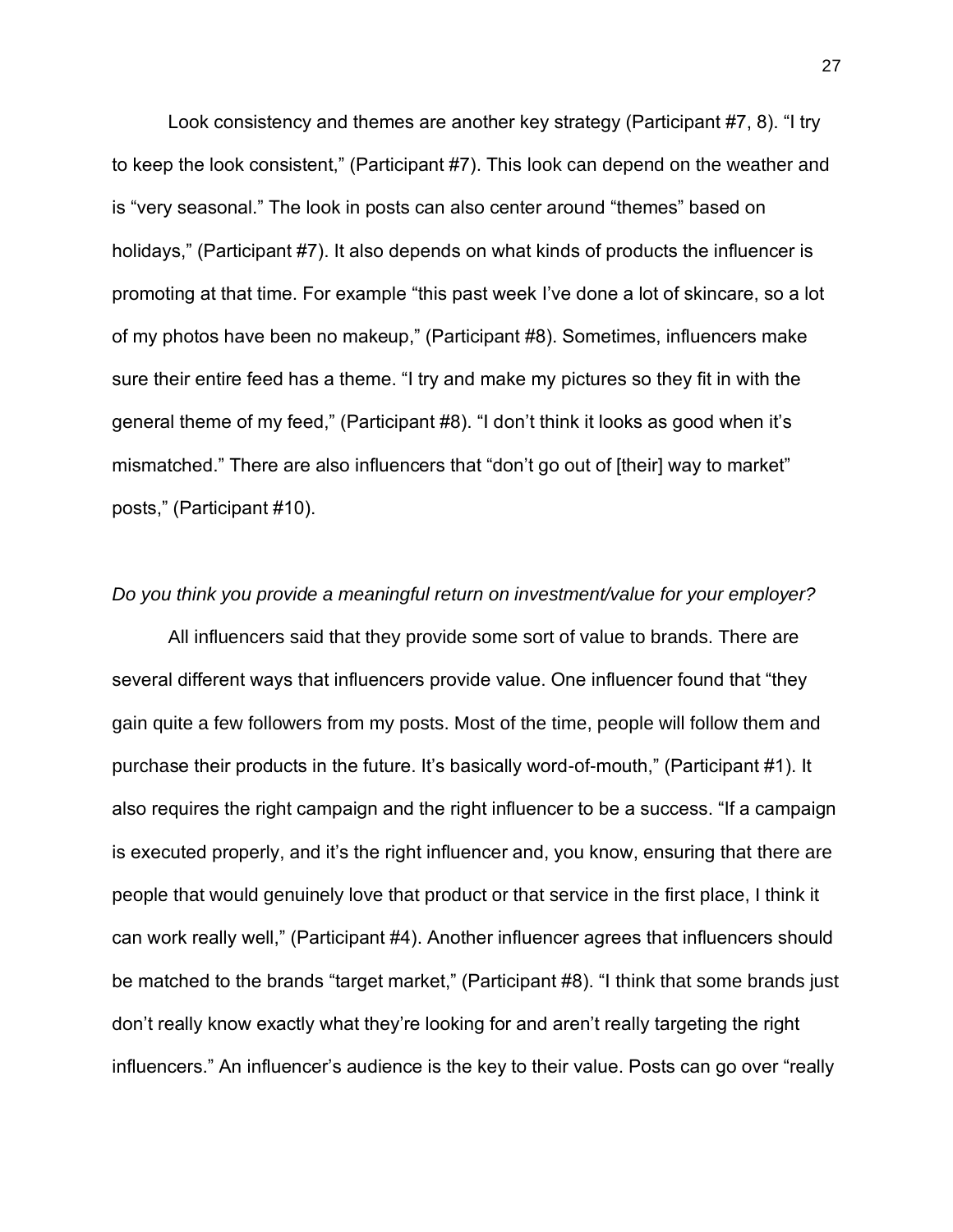well with [an] audience" or it could "flop with your audience" even if it's "your best post ever," (Participant #10). So, it's important to consider "the best way to convey the product to [your] audience."

Influencer marketing is a good strategy because "people love referrals," (Participant #4). "We're more inclined to trust an opinion of someone who is a real, normal person like us as opposed to a celebrity." Influencers are seen as this real person by their audience, but "some of these influencers have now themselves become celebrities," (Participant #4). "So, sometimes it slightly defeats the point. I think what's happened is the influencers around the middle ground are often doing more in terms of the actual exposure as opposed to someone who's got, like, three million followers." This is because "a lot more people are seeing that as an ad as opposed to someone that's just incorporating [products] into their day-to-day lives," (Participant #4).

Influencers provide value by having an engaged audience that they have a relationship with and sharing their audience with brands. "What we do as influencers, no matter how big or small the audience is or the people that are following you, you really spend a lot of time connecting with your followers," (Participant #6). "You kind of build these little relationships with people." The value can be described as "having a group of friends" and "introducing [brands] to them, but in a very natural way." Influencers provide awareness of brands to their audience. "Any brand awareness to a specific target market is important," (Participant #9).

Part of an influencers value comes from the quality of content they provide, the post's reach, and the influencer's audience. "How the photo looks is mainly the priority," (Participant #7). "Like, how I've presented [the product]. Like the fact that I don't take

28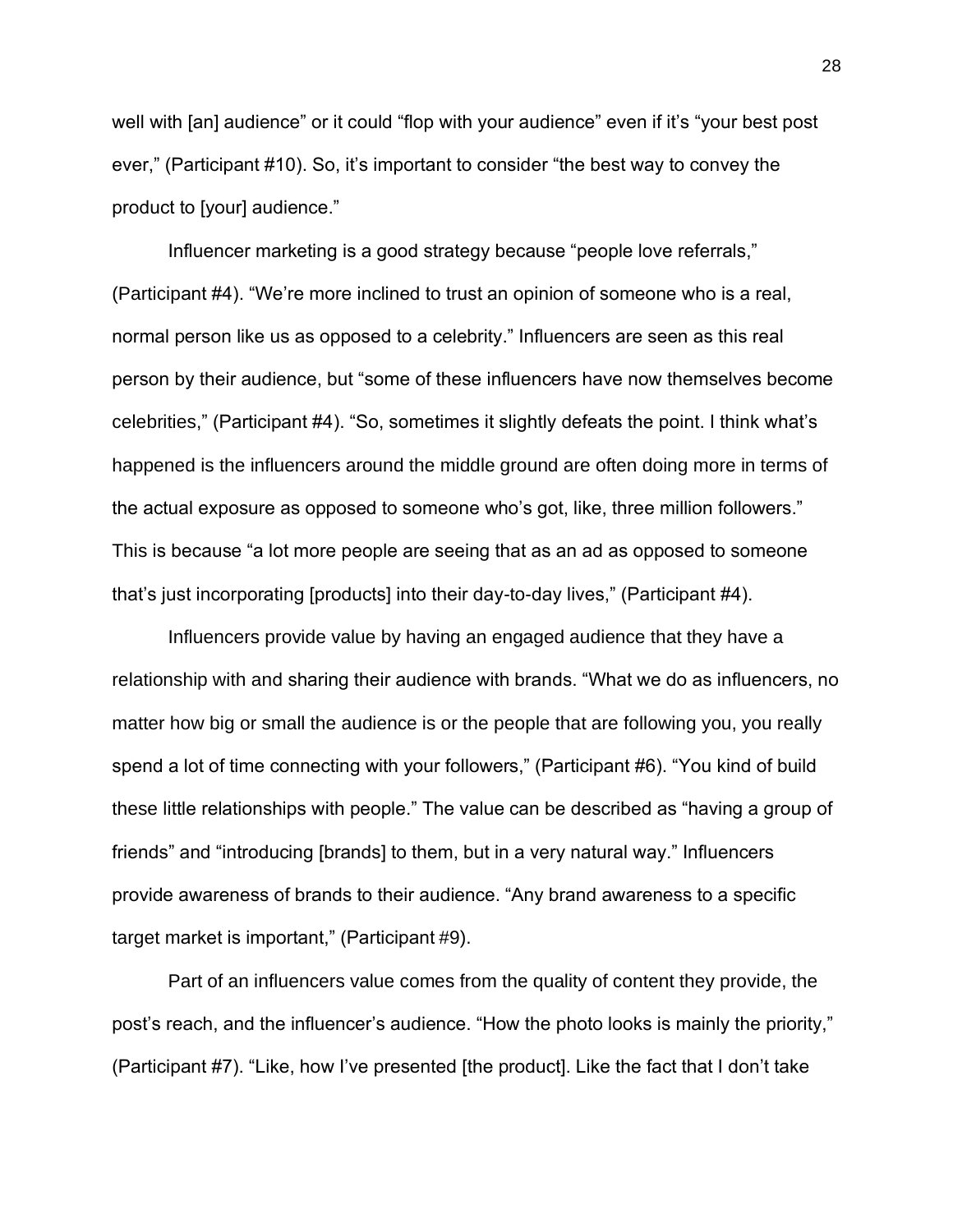photos on my phone I take photos on my Nikon camera and I use high-quality editing apps." It's also important to expose as many followers as possible to the message. "I make sure that I post at a certain time so that it reaches the most of my followers when most people are online," (Participant #7). When influencers have their audience in mind, they help brands. "I have told a few brands that there's no point in sending me the stuff they want to send me because I know that that's just not my age bracket," (Participant #7). "It won't target them."

#### **Professionals who work with/hire influencers' view of the industry**

#### *What are professionals' view of influencers in general?*

One of the first important things to note is how professionals who work with and hire influencers view Influencers in general. In marketing, they are highly valued. "[Influencers] are currently a critical part of marketing in general," (Participant #2). Additionally, many people can be considered influencers. "I think what people think about influencers, they tend to think about people with a huge Twitter following or famous athletes or, you know, pop culture icons," (Participant #5). "In reality, a lot of the influencing that happens day to day happens within peoples' direct social circles."

Micro-influencers might not be looked at in the same way as celebrities. "In terms of how this works and what the value is in a message coming from an influencer, I think that a lot of what people would consider micro-influencers, are not held to the same value standards that someone more famous might be," (Participant #5). However, micro-influencers may have more source credibility, and therefore more value, because of their closer relationship with their audience. "The big value prop[osition] in influencer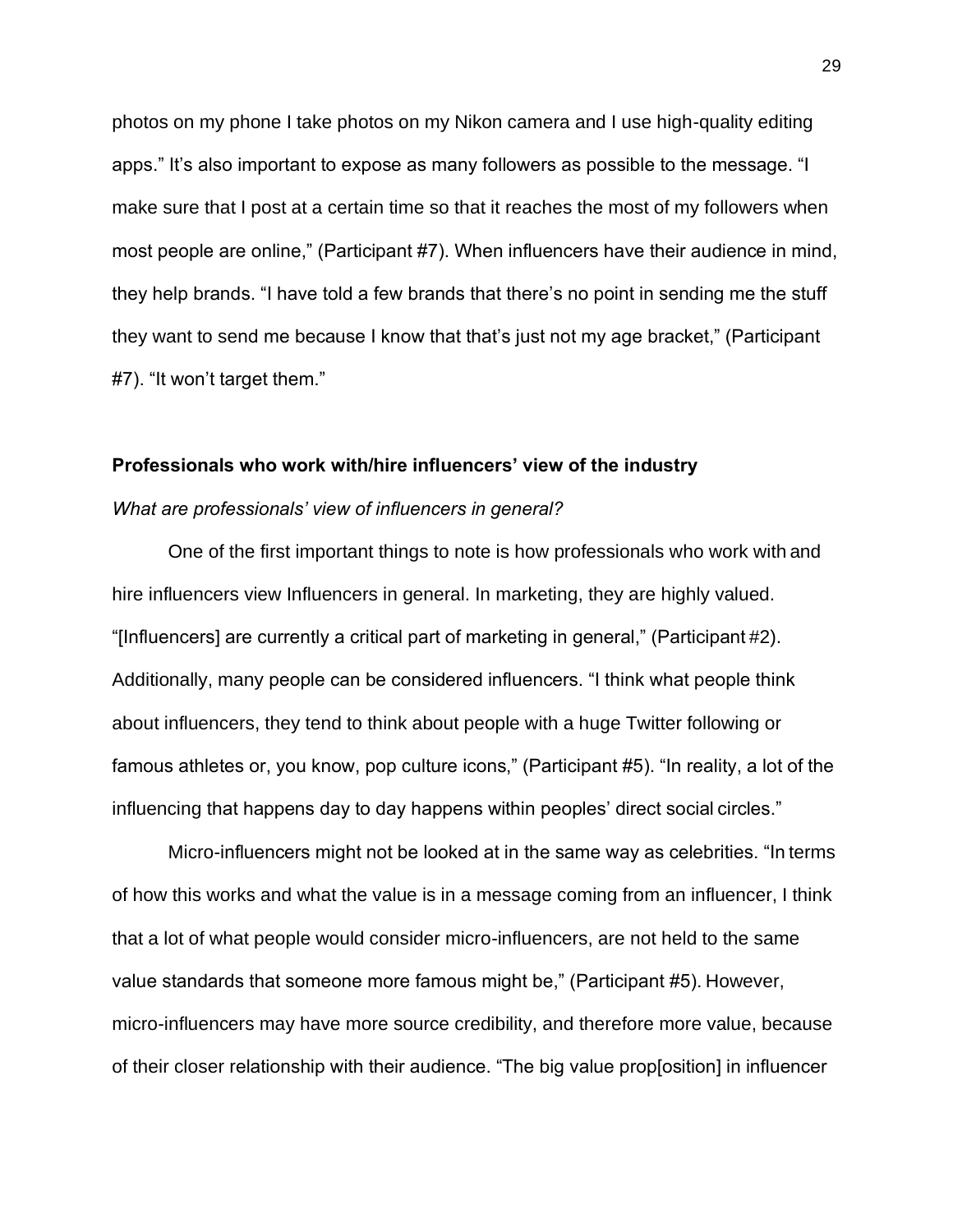marketing, at least from my perspective, the value proposition is in source credibility," (Participant #5). "To me, the highest level of credibility is someone you know and trust, not necessarily a famous person. So that's kind of what I'm getting at when I'm talking about more micro-influencers." Micro-influencers have value because they have "influence on their specific audience," (Participant #5).

#### *Why is influencer marketing so popular?*

One response is that influencer marketing is accessible and reaches new audiences. "It is such an emerging market for marketing," (Participant #2). "Because anybody can be an influencer, brands can reach audiences that they couldn't otherwise reach." For example, "by employing an influencer on a college campus, [brands] are able to hit that market in a way that they couldn't otherwise," (Participant #2). "The main popularity of [influencers] is their reach." There is also "an accessibility factor to influencer marketing,"(Participant #2). Becoming an influencer is accessible as is the access that brands have to influencer's audiences. However, while there are many influencers, each one is unique. One participant thinks influencers and celebrities are popular because their audience considers them to be special. "Usually they're influential because there's something about them or something that they've done that is remarkable," (Participant #5).

### *What are influencers used for and on what medium?*

Influencers are heavily used in the beauty industry. "The beauty market is really competitive and saturated with influencers," (Participant #2). "Basically, if you're a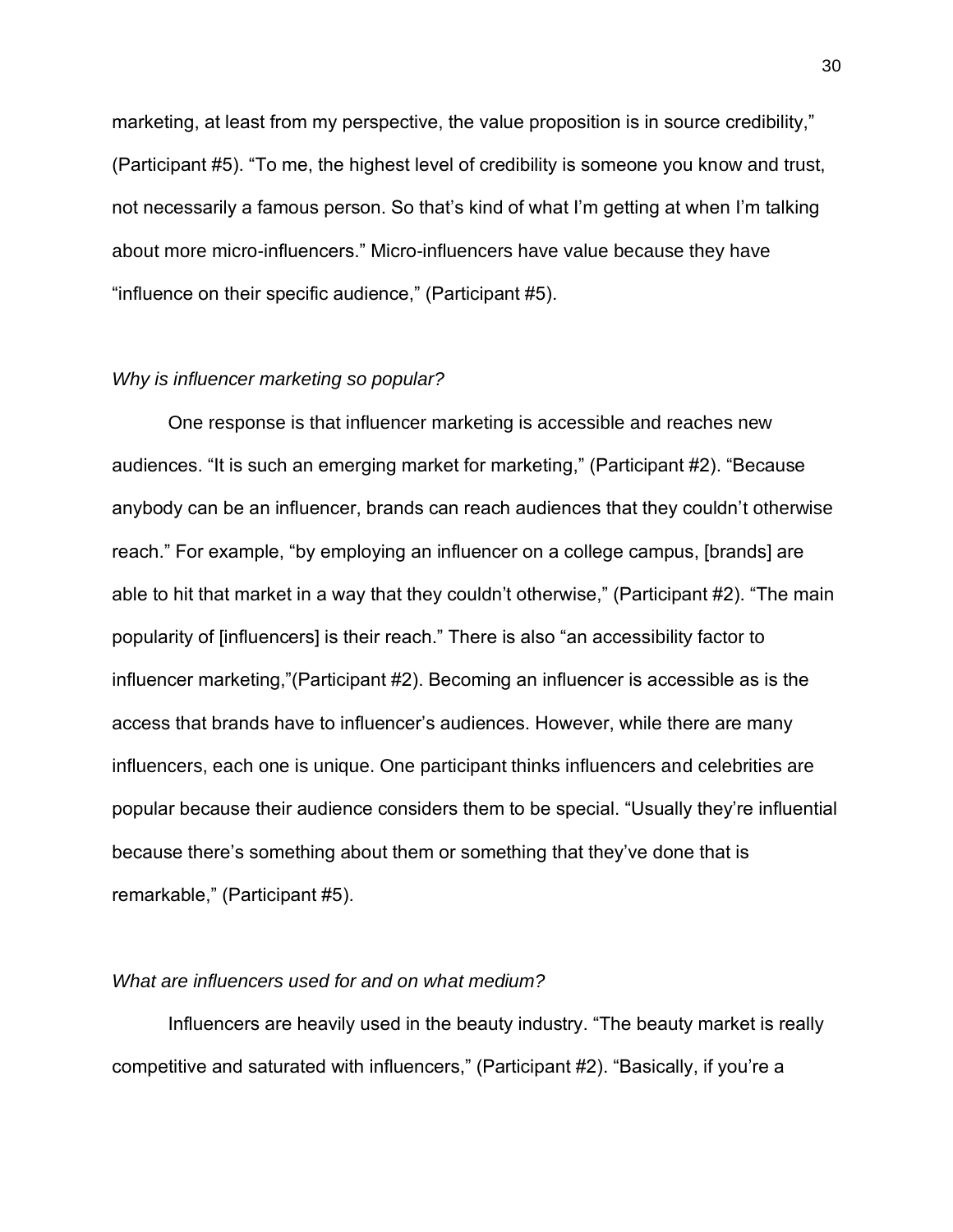beauty brand that isn't working with influencers, people aren't really coming to you. Because so many consumers are getting their beauty recommendations from influencers now, probably more than any other market that I've worked for in the influencer world." This is because "beauty is a very influencer and opinion-based place," (Participant #2). "The more you see out there of influencers posting products, the more that people are going to recognize that as a quality brand." One awareness is achieved, people will "hopefully buy products," (Participant #2).

Influencers are also used for social marketing and marketing campaigns. Employers of influencers are typically looking for them to post on blogs and on Instagram "on their feeds and stories," (Participant #2). "That's what I recommend for most brands." Blogs are helpful for many reasons. "Blogs help with website traffic and the more influencers out there that brands are working with that post on blogs, the more that brand's name gets bumped up in Google, rankings, and search engines in general. We use blogs and a lot of keywords for that," (Participant #2). Instagram is recommended because "that's kind of where the main hub I think is for influencers right now. It's usually trackable with hashtags," (Participant #2). "You can tell a better story I think on Instagram with photos and such." Influencers were also asked "to post stuff on Facebook, Twitter, and Pinterest if they had those platforms," (Participant #2).

Influencers can be found through networks or could consist of a company's preexisting audience. "We used an influencer network, basically, to find not Kim Kardashian level influencers but people who were influential, kind of taste-makers in the fashion space," (Participant #5). A company's audience and employees can also be used to spread influence. "I think most of the work that we would consider influencer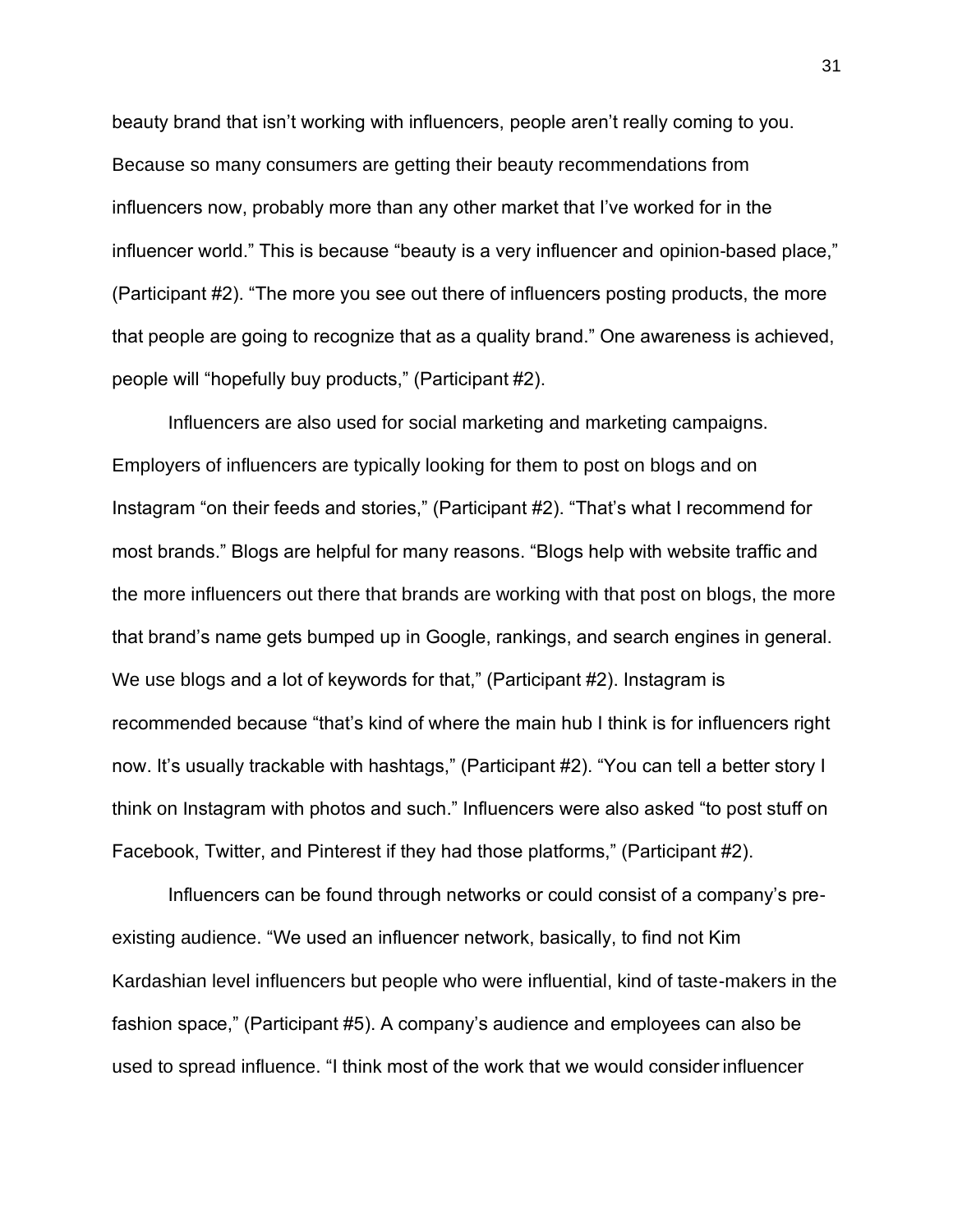work that we did with our larger clients had to do with leveraging internal audiences as influencers," (Participant #5). "It's being able to leverage the audience of your audience." As a result, micro-influencers are often the answer to reaching audiences. "We kind of looked at influence in that more kind of micro-influencer way in most cases than going to market with a big famous influencer," (Participant #5).

#### *Are campaigns that use influencers successful?*

Based on participant responses, awareness is usually the goal of influencer marketing. Influencers are typically successful in raising brand awareness, but aren't as successful with increasing sales. "What I've noticed with campaigns as I've worked on them and reported on them is that we get the brand awareness; so we hit that goal pretty well. Almost every time," (Participant #2). While "way more people know about the brand" at the end of an influencer campaign, the same isn't true of sales. "I don't always think I get the sales," (Participant #2). They track sales with codes and links, but "the numbers are pretty low."

Micro-influencers, in particular, are found to get successful results. "We've had pretty good success with what I would consider this micro-influencer category," (Participant #5). While awareness is usually the focus, goals can depend on the type of company or client. "It really depends on the client, as to what their goals are. In a lot of cases, it has to do with raising awareness," (Participant #5). "If it's, you know, an ecomm[erce] company or an online retailer, those organizations are typically more focused on what's going to drive sales."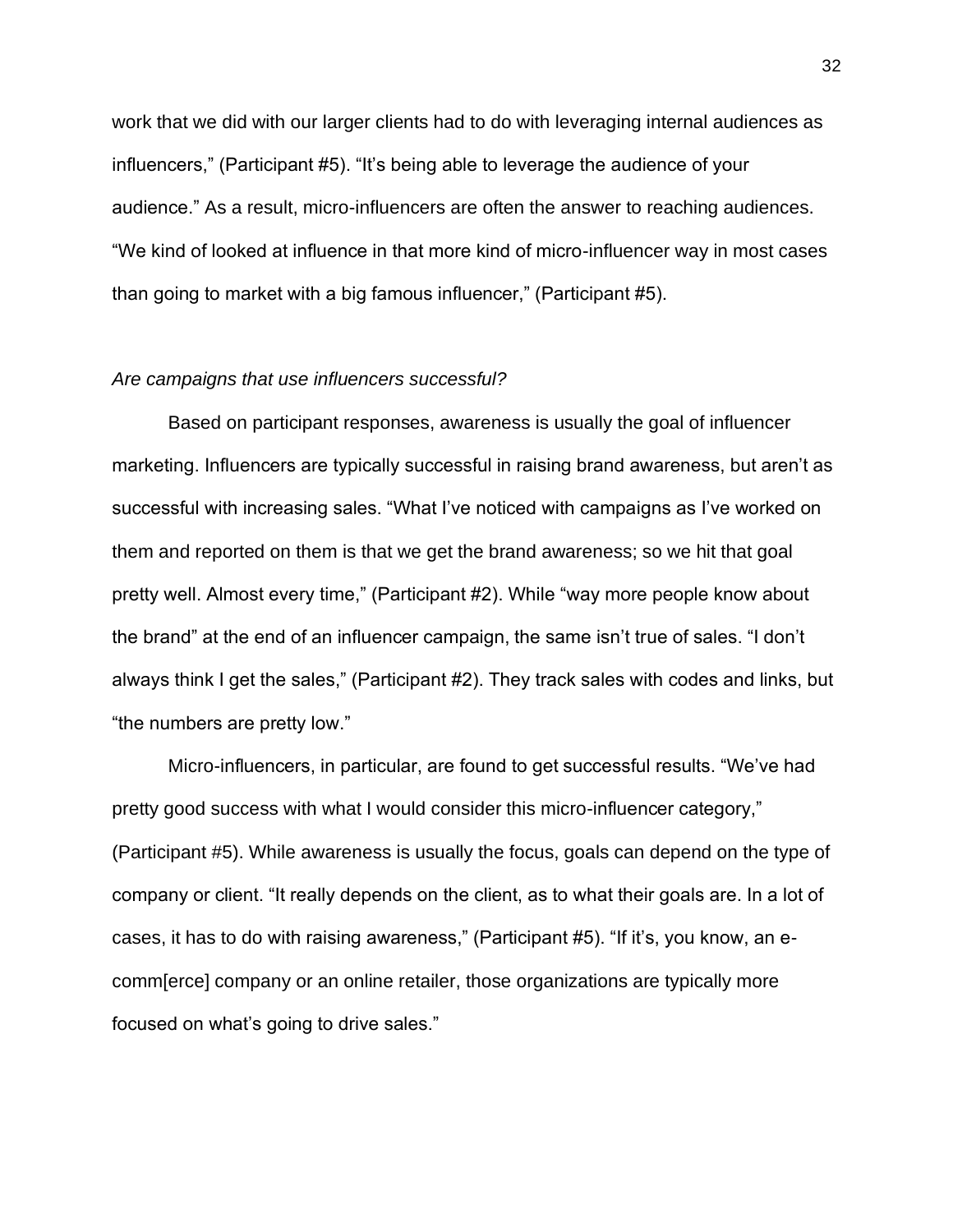*Do influencers provide a good ROI? Are influencers a good marketing strategy?*

Influencers are generally a good marketing strategy when it comes to generating awareness for a product or service. Influencers are good at reaching niche audiences and "presenting products to audiences that brands might not otherwise have access to," (Participant #2). The best way to get a financial return on investment from influencers is to combine social ads with influencer marketing and to give influencers resources to boost their posts (Participant #2). Influencer marketing "is so specific to a brand and a campaign," (Participant #2). "[brands'] audiences" and "what they're trying to accomplish" are all different. As a result, it's important to have the right influencer for each brand in order for the campaign to be successful.

While influencers can generate awareness, they may not be as useful for increasing sales. In terms of the amount of purchases generated, "the return on investment is pretty low for the amount of money we're paying to run influencer campaigns," (Participant #2). "I don't necessarily think that influencers have as great of a return on investment as many people probably think they do. But, as far as brand awareness goes and variety of content, I think they are great with supporting that," (Participant #2). It can be hard to know whether or not influencers provide a direct, monetary ROI because measuring influencers' success can be a challenge itself. "I wouldn't say that influencer marketing doesn't drive conversions," (Participant #5). "But, we've never really been able to build a case for it one way or another just because it was difficult to measure."

*How do you measure campaigns with influencers?*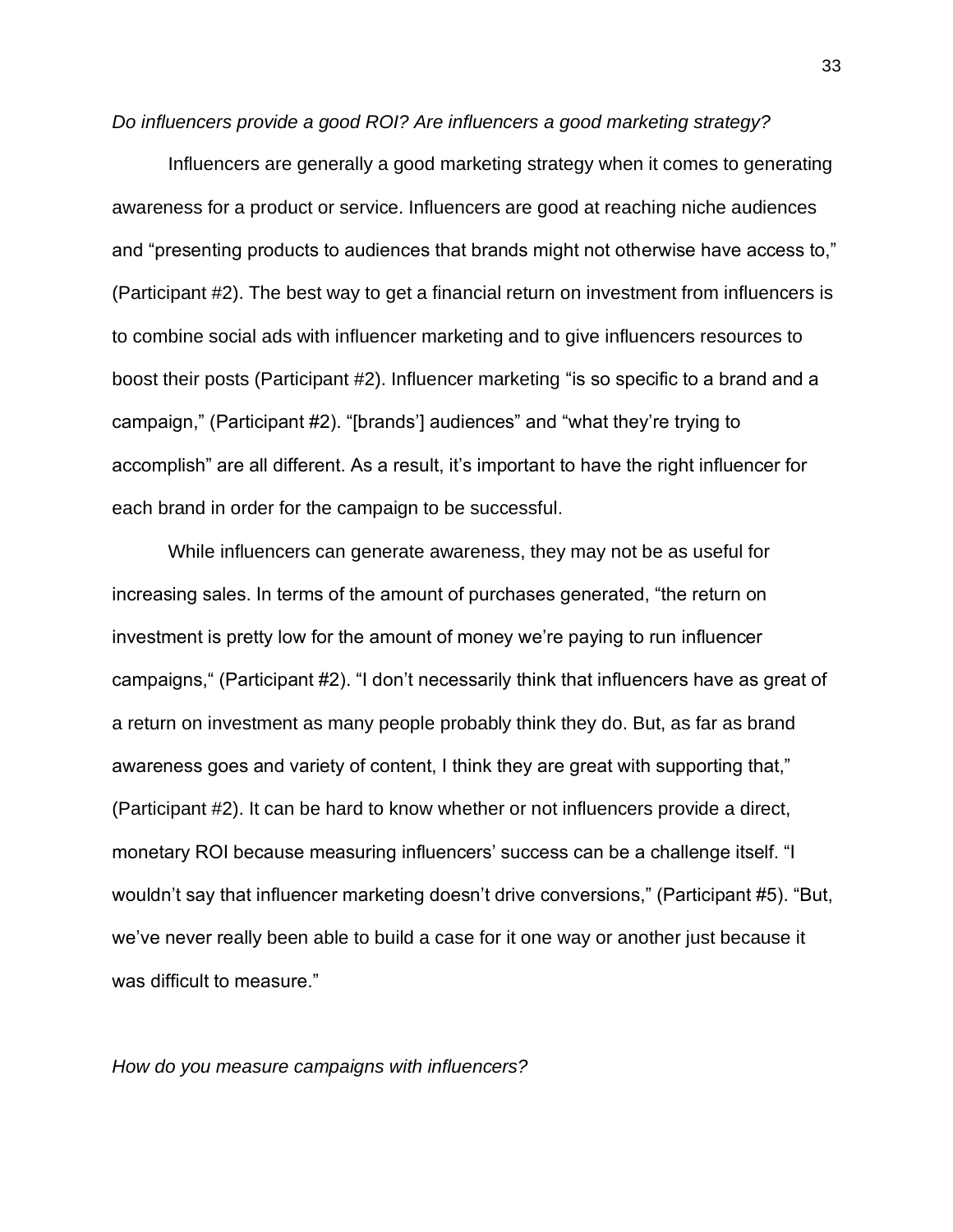Metrics that are measured in an influencer campaign includes: "the number of posts a campaign produces, the engagements, the impressions" as well as results of "whatever the call-to-action is" and "top posts," (Participant #2). Promotional/discount codes are used to track whether or not influencers' posts resulted in purchases. "We do track [sales] and we'll give influencers codes or links for specific things to make sure we're tracking how many sales each influencer generates," (Participant #2).

Awareness can be measured by looking at "mentions" both "before and after the campaign" in order to "see if there is an increase in volume around the topic," (Participant #5). Additionally, "search query volume," which is whether "more people were looking for information after the campaign or during the campaign versus before" can be used to gauge changes in awareness level.

#### *What is the future of influencer marketing?*

"I think the future of influencer marketing is definitely micro-influencers," (Participant #2). "The idea of the mega influencer and the celebrity influencer will probably always stay around. But, I don't recommend and I don't think brands are going to invest" the amount of money "it takes to work with those kinds of influencers." Microinfluencers who "maybe only have five thousand followers" have a high level of trust from their audience and a "really highly engaged audience" consisting of "people they may even know" or have connections to (Participant #2). So, micro-influencers offer "a different level of trust" and "a very narrowed down target audience" than "someone who has five hundred thousand followers."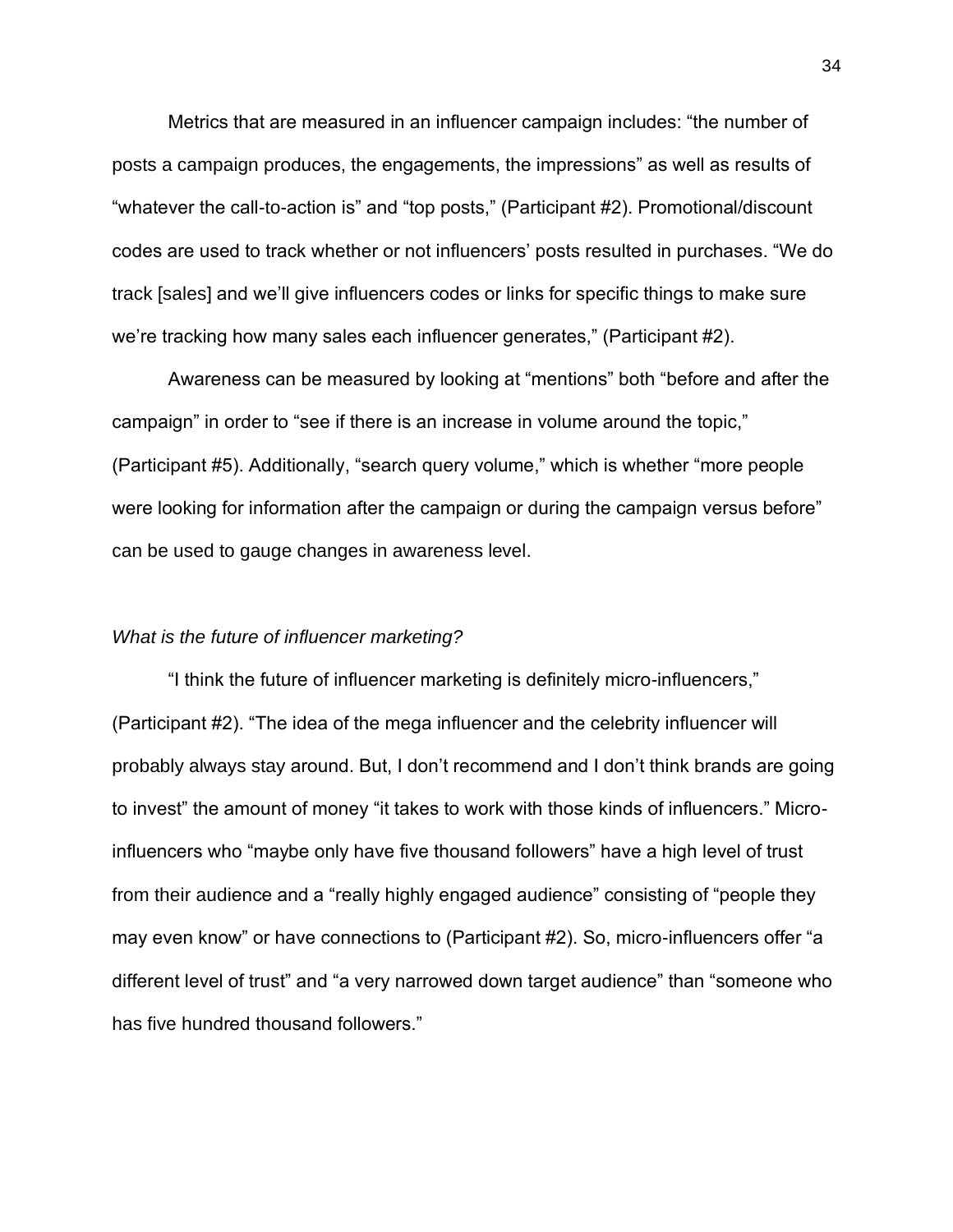As measurement abilities continue to develop, influencers' conversion rates will be better understood, which could lead to more profit for influencers. "The more sophisticated marketers get about measuring attribution, the better decisions they'll be able to make about which influencers, what kind of content, how those partnerships are going to look, and most likely how [influencers] are going to get remunerated from the brands," (Participant #5). "I think you'll see a lot more performance-based pricing once people can really understand how influencers are contributing to the purchase."

# *What form of media do you think is most beneficial (provides the best ROI): paid, owned, or earned?*

When it comes to increasing purchases, "usually social media ads" provides ROI, especially when combined with influencers (Participant #2). "There have been collaborations where we actually use influencers with ads," (Participant #2). "When you combine social ads with influencer marketing, that's probably where the biggest return on investment is." This is done when influencers "boost their post to their audience" with money from the brand and results in "even more traffic" even though it takes "more coordination," (Participant #2). You can "optimize them for conversions" so "the ad would only be served to people who are the most likely to click and actually buy the product."

"In general, an investment in owned media is a little bit different than an investment that you would make in paid or earned media," (Participant #5). "In most cases, you're developing an asset that can be used over time and generate audience." Paid media is "renting eyeballs" and earned media offers "source credibility,"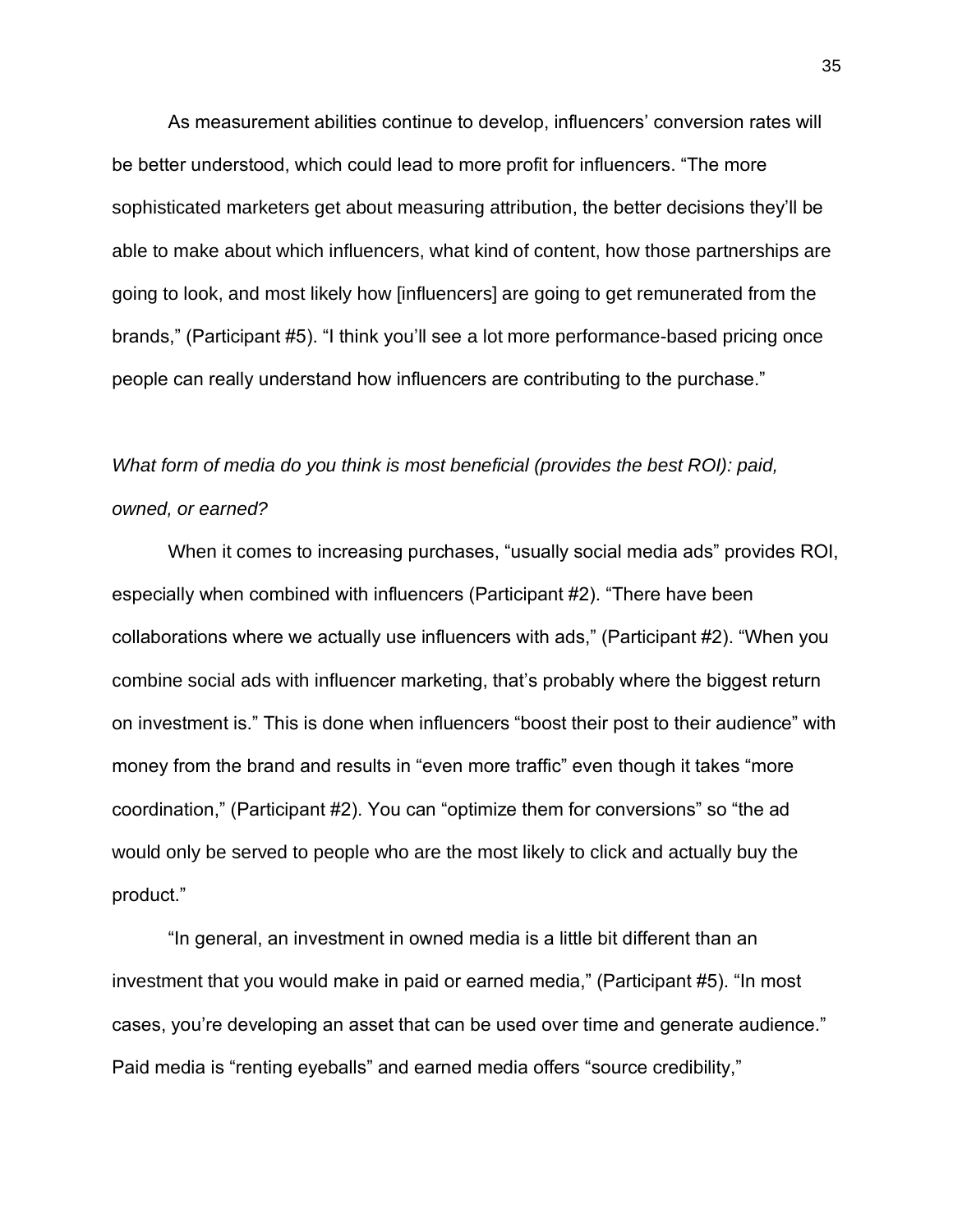(Participant #5). As a result, paid and earned media are more "short-term investments," (Participant #5).

#### **Discussion**

There are many key takeaways from this study. We now know more about how influencers and those who hire/work with them perceive the value of influencer marketing. The main findings include:

- 1. It is common for influencers to get into influencer marketing through blogging. It is also common for a brand or agency to reach out to potential influencers.
- 2. All influencer participants personally try the products they are sent by brands and must like the product before they promote it. A main reason for this is that influencers want to be honest and authentic.
- 3. Brands typically do give influencers guidelines for their posts. Guidelines can include how the picture is done, what is included in the photo, how the post is shared, or a product feature or hashtag to include in the post's caption. Brands are also willing to work with influencers to come to an agreement on guidelines.
- 4. All influencer participants said that they come up with their captions/messaging about the products they promote on their own. Brands don't tell influencers what to say beyond product features or hashtags to include. Again, a main reason for this is that influencers want to be honest and authentic.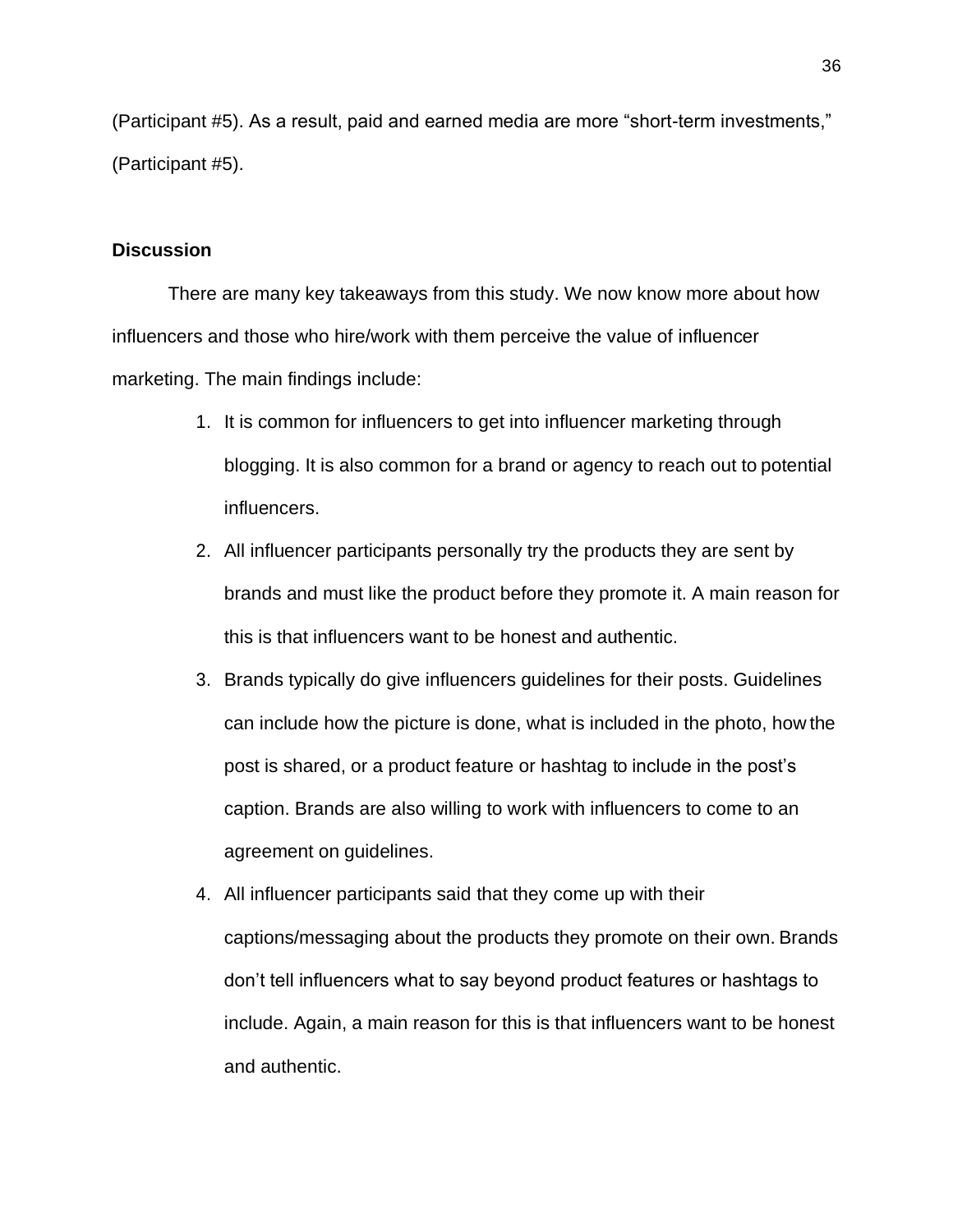- 5. Many influencers will promote products in exchange for free product. There may or may not be additional compensation. Surprisingly, some influencers mentioned that larger companies are less likely to give additional compensation than smaller companies are.
- 6. Overwhelmingly, most influencer participants said that they focus more on increasing brand awareness of the company they are promoting rather than driving purchases of the products. Some influencers make sure that their posts don't look too much like ads and don't push sales directly. This is likely why an influencer with two million followers wasn't able to sell 36 shirts.
- 7. Influencers are generally very successful in increasing brand awareness and aren't used to increase sales as much. However, influencers can provide a better financial ROI when they are paid by the brand to boost their posts. This isn't done often because it takes more coordination and effort.
- 8. However, promotional (or discount) codes are used to track influencers' sales and provide some incentive for influencers' followers to purchase the product.
- 9. Most of the measurement of how successful influencers are in reaching goals is done by the brand. However, influencers are able to gauge their success through Instagram insights, feedback from their followers, how many people saved their post, or how many people used their promotional code (which is information that they get from the brand).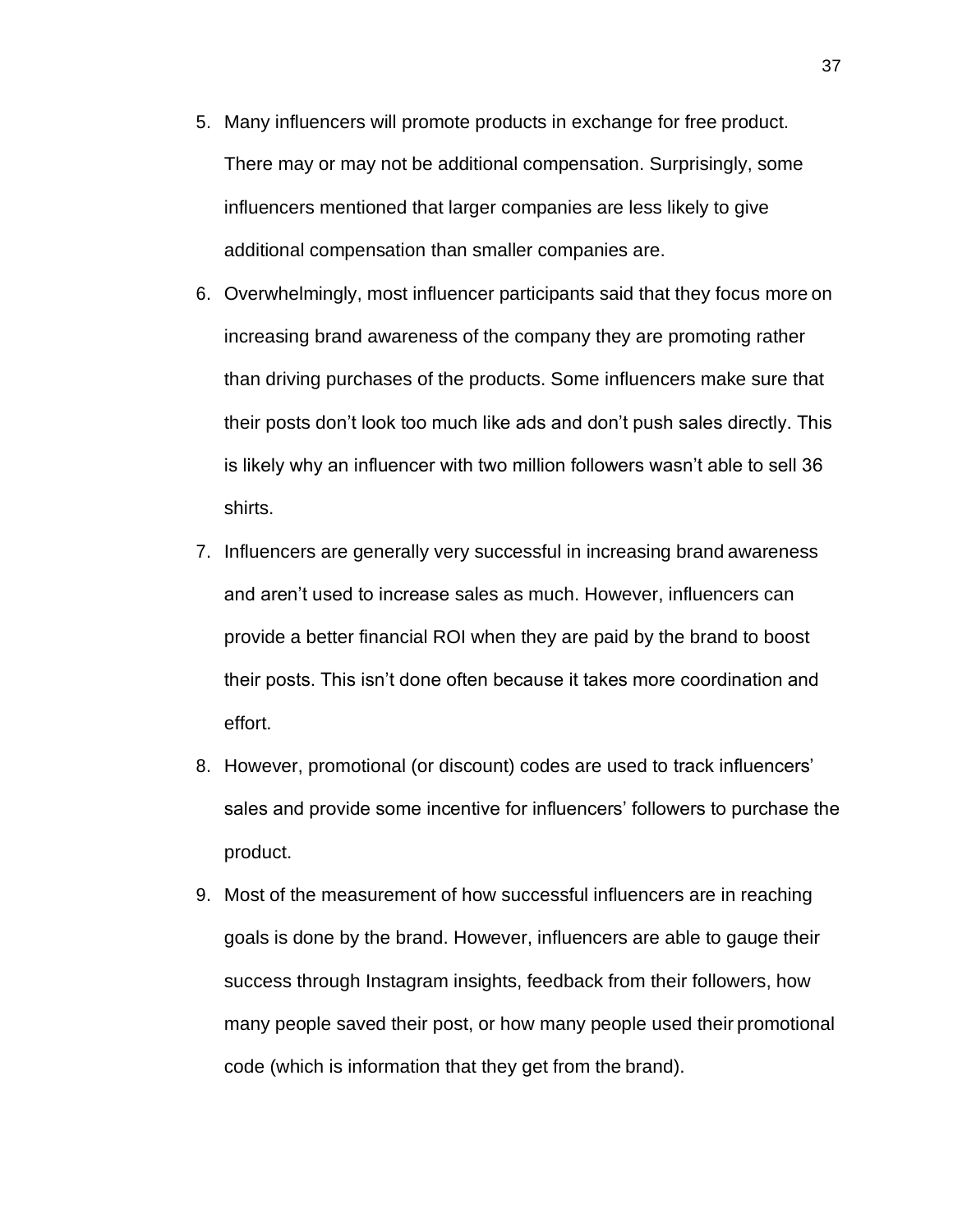- 10. Influencers have many tactics that increase the engagement they get on their posts. Factors that increase engagement include posts with the influencer in the photo and the scenery of the photo. It also helps if the posts themselves are natural (meaning that they aren't staged). Influencers also collaborate with other influencers to get access to more audiences. Posting consistently and having a theme/consistent look for posts are also tactics.
- 11. All influencer participants believe they provide value to brands they work for in one way or another. They give brands exposure and followers, which is essentially word-of-mouth advertising.
- 12. It takes having the right influencer and campaign in order for influencer marketing to be successful. For example, brands shouldn't use a beauty influencer to promote a travel campaign. The influencer used in a campaign should be based on the brand's target market.
- 13. Influencer marketing is valuable because influencers are seen as real people by their audience. Influencers have a relationship with their audience and are therefore seen as being more trustworthy to their followers. People are more likely to take referrals from people they trust. This makes influencers valuable to brands.
- 14. Micro-influencers have highly engaged, niche audiences. Brands can benefit from influencer marketing because they reach the influencers' specific audience. This is a way to target a very specific audience.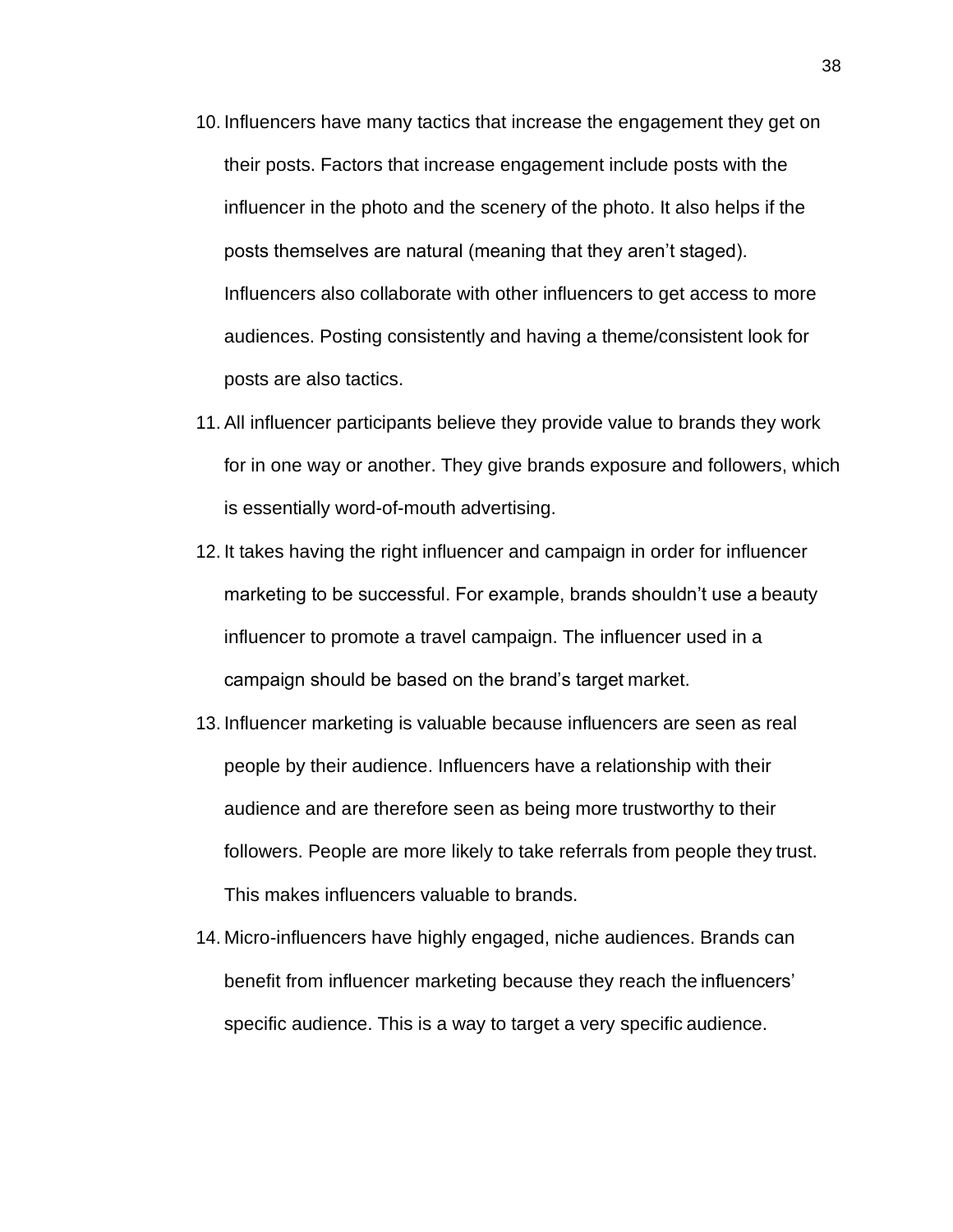15. Brands should look for influencers to promote them mainly on blogs and Instagram. Blogs are important because they help improve search engine optimization.

A potential limitation is the sample size. There were eight influencer participants and two participants that work with/hire influencers. A larger sample size may provide additional insights. This study focused on the value of microinfluencers specifically; all influencer participants had less than 50 thousand followers. In the future, a study could be done on macro-influencers to determine if/how their value and the success of their campaigns are different from microinfluencers.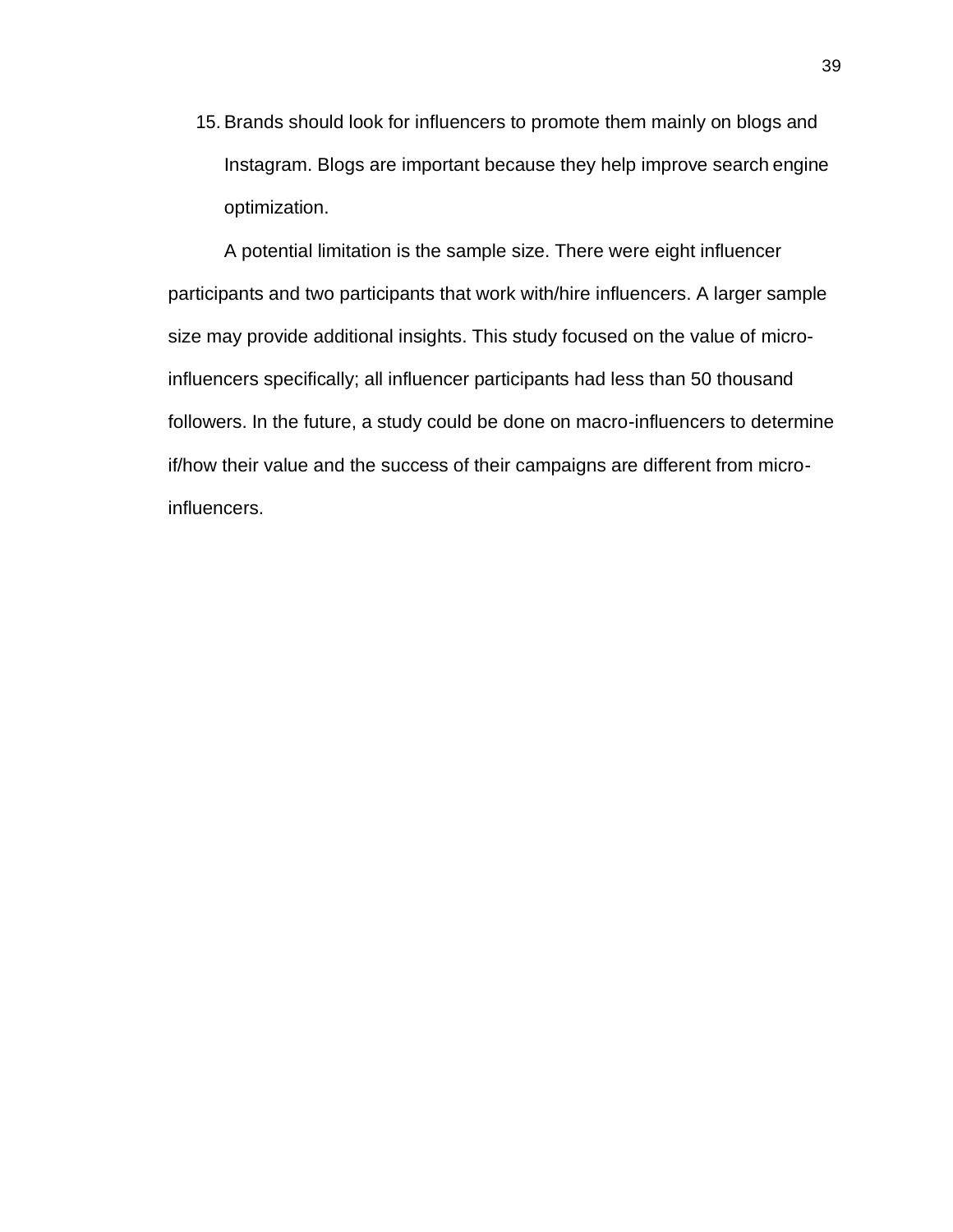### **References**

- Bernazzani, S. (2019, July 15). Micro-Influencer Marketing: A Comprehensive Guide. Retrieved from<https://blog.hubspot.com/marketing/micro-influencer-marketing>
- Carlier, T. (2018, November 15). Influencer Marketing For Beauty Brands: The Complete Guide – Firebelly Marketing. Retrieved from <https://www.firebellymarketing.com/blog/influencer-marketing-for-beauty-brands>
- Childers, C. C., Lemon, L. L., & Hoy, M. G. (2019). #Sponsored #Ad: Agency Perspective on Influencer Marketing Campaigns. *Journal of Current Issues & Research in Advertising*, *40*(3), 258–274. doi: 10.1080/10641734.2018.1521113
- Dietrich, G. (2020, January 20). Why and how PR pros should adopt the PESO model. Retrieved from [https://www.prdaily.com/why-and-how-pr-pros-should-adopt-the](https://www.prdaily.com/why-and-how-pr-pros-should-adopt-the-peso-model/)[peso-model/](https://www.prdaily.com/why-and-how-pr-pros-should-adopt-the-peso-model/)
- Fair, L. (2017, September 11). Three FTC actions of interest to influencers. Retrieved from [https://www.ftc.gov/news-events/blogs/business-blog/2017/09/three-ftc](https://www.ftc.gov/news-events/blogs/business-blog/2017/09/three-ftc-actions-interest-influencers)[actions-interest-influencers](https://www.ftc.gov/news-events/blogs/business-blog/2017/09/three-ftc-actions-interest-influencers)
- Hughes, C., Swaminathan, V., & Brooks, G. (2019). Driving Brand Engagement Through Online Social Influencers: An Empirical Investigation of Sponsored Blogging Campaigns. *Journal of Marketing*, *83*(5), 78–96. doi: 10.1177/0022242919854374
- Khedher, M. (2014). Personal Branding Phenomenon. *International Journal of Information, Business and Management*, *6*(2), 29–40. Retrieved from [http://ijibm.site666.com/IJIBM\\_Vol6No2\\_May2014.pdf#page=34](http://ijibm.site666.com/IJIBM_Vol6No2_May2014.pdf#page%3D34)
- McCulloch, A. (2018, January 18). How Influencer Content Has Put Fashion and Beauty Brands Ahead on Instagram. Retrieved from [https://www.socialmediatoday.com/news/how-influencer-content-has-put-fashion](https://www.socialmediatoday.com/news/how-influencer-content-has-put-fashion-and-beauty-brands-ahead-on-instagram/514871/)[and-beauty-brands-ahead-on-instagram/514871/](https://www.socialmediatoday.com/news/how-influencer-content-has-put-fashion-and-beauty-brands-ahead-on-instagram/514871/)
- Pearl, D. (2019, June 5). Arii Has Over 2 Million Followers. So Why Did Her Clothing Line Fail? Retrieved from [https://www.adweek.com/brand-marketing/arii-has](https://www.adweek.com/brand-marketing/arii-has-over-2-million-followers-so-why-did-her-clothing-line-fail/)[over-2-million-followers-so-why-did-her-clothing-line-fail/](https://www.adweek.com/brand-marketing/arii-has-over-2-million-followers-so-why-did-her-clothing-line-fail/)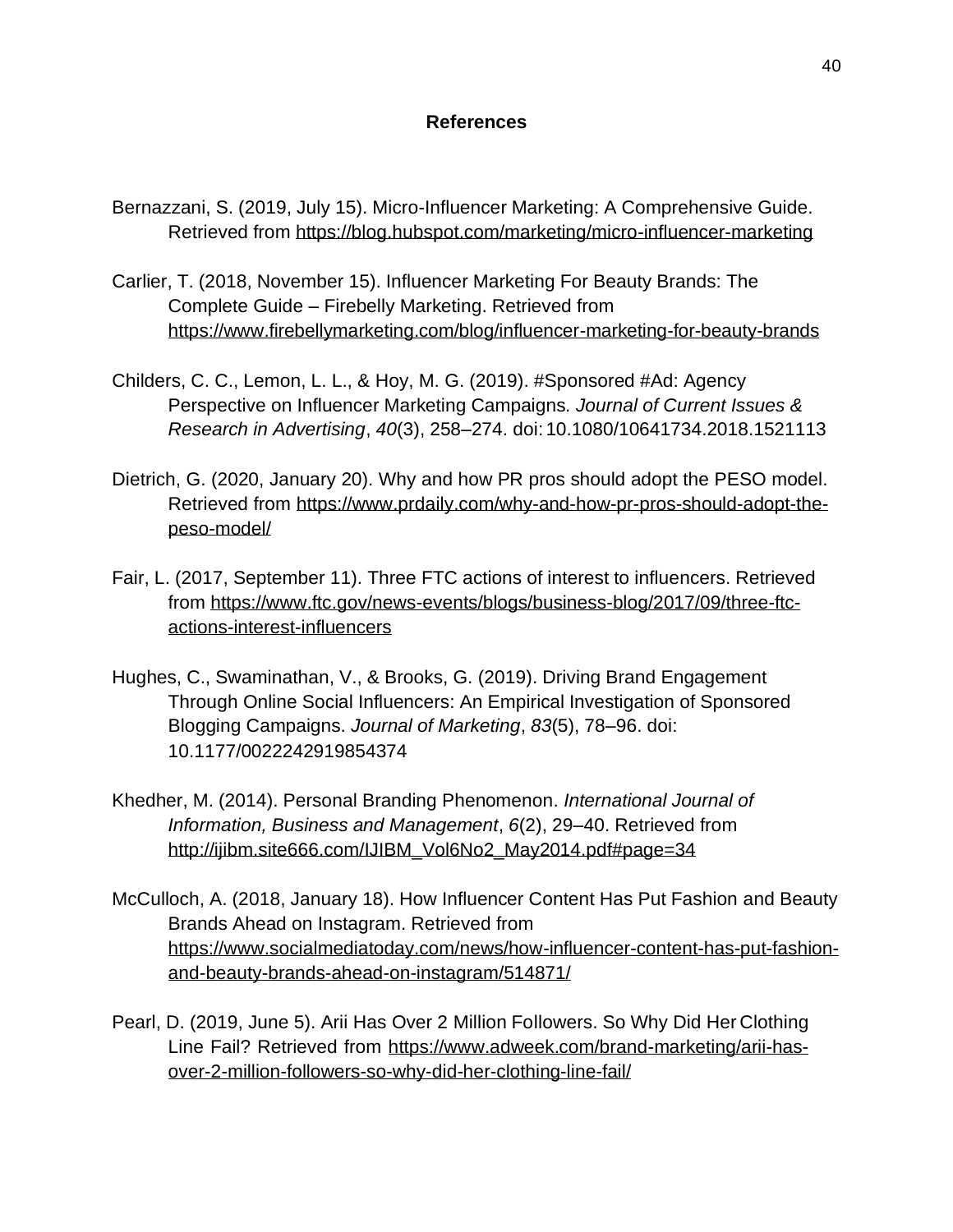- Swant, M. (2016, May 10). Twitter Says Users Now Trust Influencers Nearly as Much as Their Friends. Retrieved from [https://www.adweek.com/digital/twitter-says-users](https://www.adweek.com/digital/twitter-says-users-now-trust-influencers-nearly-much-their-friends-171367/)[now-trust-influencers-nearly-much-their-friends-171367/](https://www.adweek.com/digital/twitter-says-users-now-trust-influencers-nearly-much-their-friends-171367/)
- Thabit, M., & Cision. (2018, August 7). How PESO makes sense in influencer marketing. Retrieved from [https://www.prweek.com/article/1350303/peso-makes](https://www.prweek.com/article/1350303/peso-makes-sense-influencer-marketing)[sense-influencer-marketing](https://www.prweek.com/article/1350303/peso-makes-sense-influencer-marketing)
- With or Without "#sponsored" in Influencer Marketing: How an Advertising Literacy Intervention Can Help Mitigate Advertising effects. (2018). *Conference Papers -- International Communication Association*, 1–40.
- Woods, Steven, "#Sponsored: The Emergence of Influencer Marketing" (2016). University of Tennessee Honors Thesis Projects. [https://trace.tennessee.edu/utk\\_chanhonoproj/1976](https://trace.tennessee.edu/utk_chanhonoproj/1976)

Vangelov, N. (2019). Efficient Communication through Influencer Marketing. *Styles of Communication*, *11*(1), 72–83. Retrieved from [http://web.a.ebscohost.com.proxy.bsu.edu/ehost/detail/detail?vid=9&sid=ea5359](http://web.a.ebscohost.com.proxy.bsu.edu/ehost/detail/detail?vid=9&sid=ea5359b8-944e-416e-a67f-209b07f4cb39%40sdc-v-sessmgr01&bdata=JnNpdGU9ZWhvc3QtbGl2ZSZzY29wZT1zaXRl%23db%3Dufh&AN=140346523) [b8-944e-416e-a67f-209b07f4cb39@sdc-v](http://web.a.ebscohost.com.proxy.bsu.edu/ehost/detail/detail?vid=9&sid=ea5359b8-944e-416e-a67f-209b07f4cb39%40sdc-v-sessmgr01&bdata=JnNpdGU9ZWhvc3QtbGl2ZSZzY29wZT1zaXRl%23db%3Dufh&AN=140346523)[sessmgr01&bdata=JnNpdGU9ZWhvc3QtbGl2ZSZzY29wZT1zaXRl#db=ufh&AN](http://web.a.ebscohost.com.proxy.bsu.edu/ehost/detail/detail?vid=9&sid=ea5359b8-944e-416e-a67f-209b07f4cb39%40sdc-v-sessmgr01&bdata=JnNpdGU9ZWhvc3QtbGl2ZSZzY29wZT1zaXRl%23db%3Dufh&AN=140346523) [=140346523](http://web.a.ebscohost.com.proxy.bsu.edu/ehost/detail/detail?vid=9&sid=ea5359b8-944e-416e-a67f-209b07f4cb39%40sdc-v-sessmgr01&bdata=JnNpdGU9ZWhvc3QtbGl2ZSZzY29wZT1zaXRl%23db%3Dufh&AN=140346523)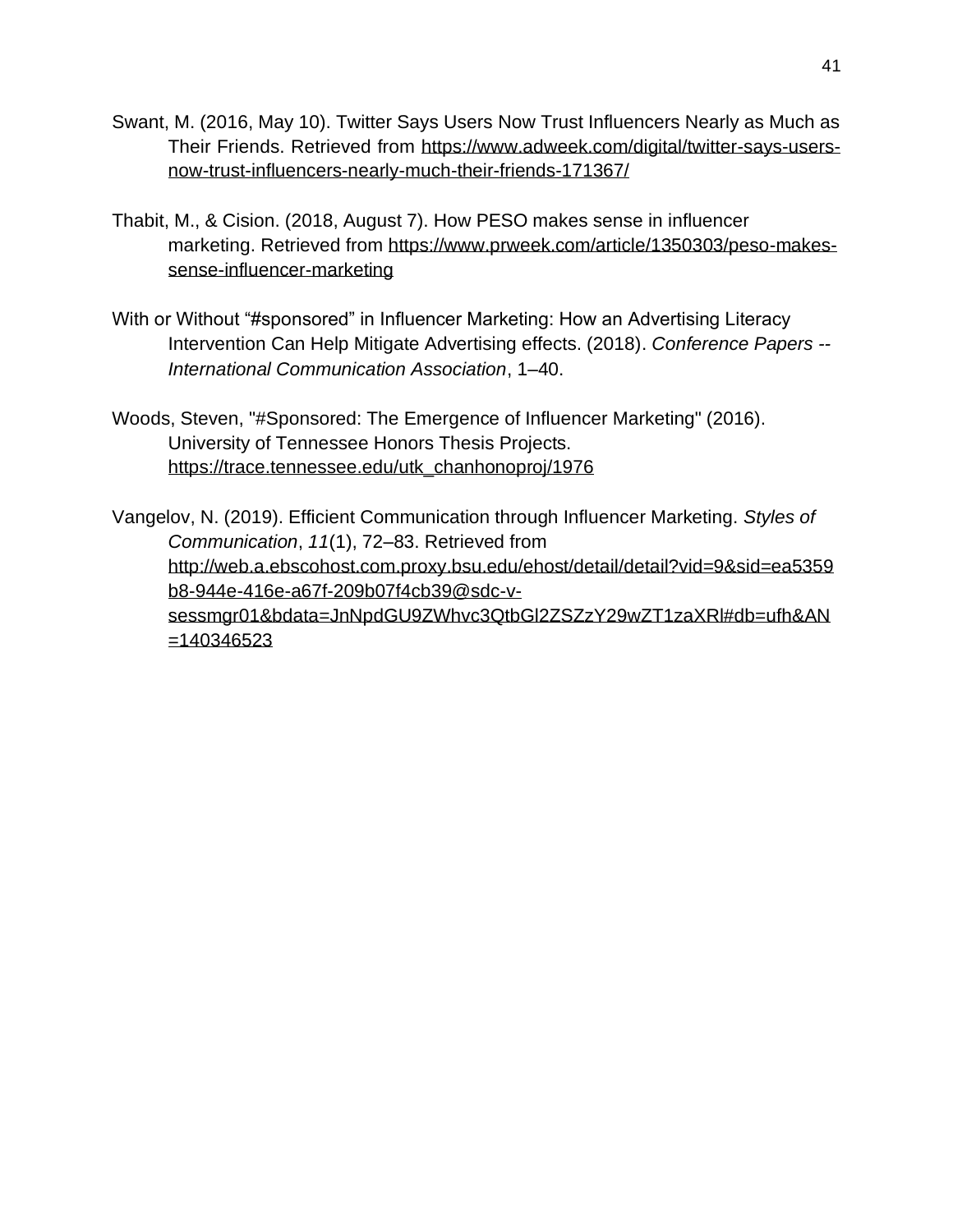

Office of Research Integrity Institutional Review Board(IRB) 2000 University Avenue Muncie, IN 47306-0155 Phone: 765-285-5052 E-mail: [orihelp@bsu.edu](mailto:orihelp@bsu.edu)

| DATE:                                                                                                               | February 28, 2020                                                                                          |
|---------------------------------------------------------------------------------------------------------------------|------------------------------------------------------------------------------------------------------------|
| TO:                                                                                                                 | Julia Steele                                                                                               |
| FROM:                                                                                                               | <b>Ball State University IRB</b>                                                                           |
| RE:<br>TITLE:<br><b>SUBMISSION TYPE:</b><br>ORIGINAL APPROVAL<br>DATE:                                              | IRB protocol # 1531878-3<br>How Influential Are Influencers?<br>Amendment/Modification<br>January 30, 2020 |
| <b>ACTION:</b><br><b>PROJECT STATUS:</b><br><b>DECISION DATE:</b><br><b>EXPIRATION DATE:</b><br><b>REVIEW TYPE:</b> | <b>EXEMPT</b><br><b>EXEMPT</b><br>February 28, 2020<br><b>Administrative Review</b>                        |

The Institutional Review Board (IRB) has reviewed your Amendment/Modification for How Influential Are Influencers?. Your project was deemed MINIMAL RISK and approved on January 30, 2020. The changes you requested were reviewed at the Administrative Review level and were approved on February 28, 2020. Your project has been reviewed at the Exempt level .

#### **Editorial Notes:**

Modification approved.

#### **As a reminder, it is the responsibility of the P.I. and/or faculty sponsor to inform the IRB in a timely manner:**

- when the project is completed,
- if the project is to be continued beyond the approved end date (if applicable),
- if the project is to be modified further,
- if the project encounters problems,or
- if the project is discontinued.